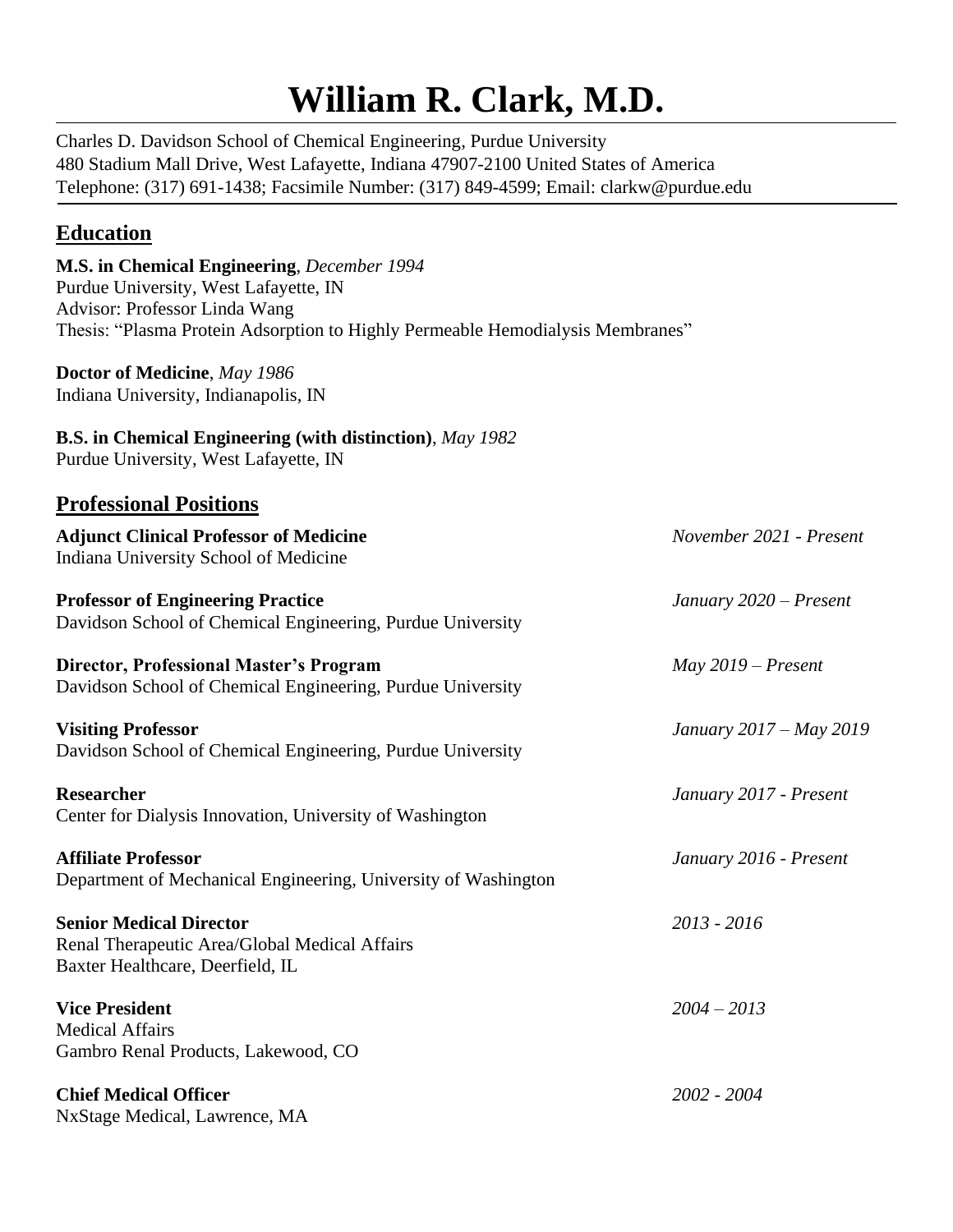| <b>Clinical Assistant Professor of Medicine</b><br><b>Nephrology Section</b><br>Indiana University School of Medicine | $1994 - 2003$ |
|-----------------------------------------------------------------------------------------------------------------------|---------------|
| <b>Director of Hemodialysis Research</b><br><b>Scientific Affairs</b><br>Baxter Healthcare, Deerfield, IL             | $1994 - 2002$ |
| <b>Nephrology Fellow</b><br>Department of Medicine, Indiana University School of Medicine                             | $1991 - 1994$ |
| <b>Intern/Resident</b><br>Department of Medicine, Indiana University School of Medicine                               | $1988 - 1991$ |
| <b>Research Associate</b><br>Ash Medical Systems, West Lafayette, IN                                                  | $1987 - 1988$ |

## **Purdue University Teaching Responsibilities**

- CHE 59700: *Medical Devices: Development and Clinical Application* (residential course: Fall 2017/Fall 2018/Fall 2019/Spring 2021/Spring 2022; Purdue Engineering Online course: Summer 2021)
- CHE 43500: *Chemical Engineering Laboratory/Senior Design* (Spring 2018)
- CHE 59700-030: *Financial Analysis and Management of Projects* (Spring 2018/2019/2020)
- CHE 59700-H02: *Analytical Approach to Healthcare Delivery* (residential course: Fall 2018/Spring 2019/Fall 2019/Fall 2020/Fall 2021; Purdue Engineering Online course: Summer 2020/Summer 2021)
- CHE 59700-024: *Engineering Applications in Marketing Management* (Fall 2019)
- CHE 59700-010: *Professional Master's Capstone* (Fall 2019/Spring 2020/Summer 2020/Fall 2020/Spring 2021/Summer 2021)
- HONR 39900 (Honors College): *Technology in Medicine* (Spring 2020)
- CHE 59700-XXX: *Medical Technology Development in the COVID-19 Era* (Purdue Engineering Online course: Fall 2021)
- ENGR 103-01: *Pharma Careers and Drug Development* (Spring 2022)

#### **Indiana University School of Medicine Teaching Responsibilities**

• Instructor for first-year and second-year medical students matriculating in MD Curriculum Phase One (including physiology, pathophysiology and clinical topics)

#### **Board Certification**

| • National Board of Medical Examiners                     | 1989 |
|-----------------------------------------------------------|------|
| • American Board of Internal Medicine (Internal Medicine) | 1991 |
| • American Board of Internal Medicine (Nephrology)        | 1994 |

#### **Awards/Achievements**

| • Tau Beta Pi                                                                        | 1981 |
|--------------------------------------------------------------------------------------|------|
| $\bullet$ Omega Chi Epsilon                                                          | 1981 |
| • Outstanding Fellow, Department of Medicine, Indiana University School of Medicine  | 1993 |
| Bernd Tersteegen Award (Deutsche Dialyse Gesellschraft niedergelassener Arzte e. V.) | 1996 |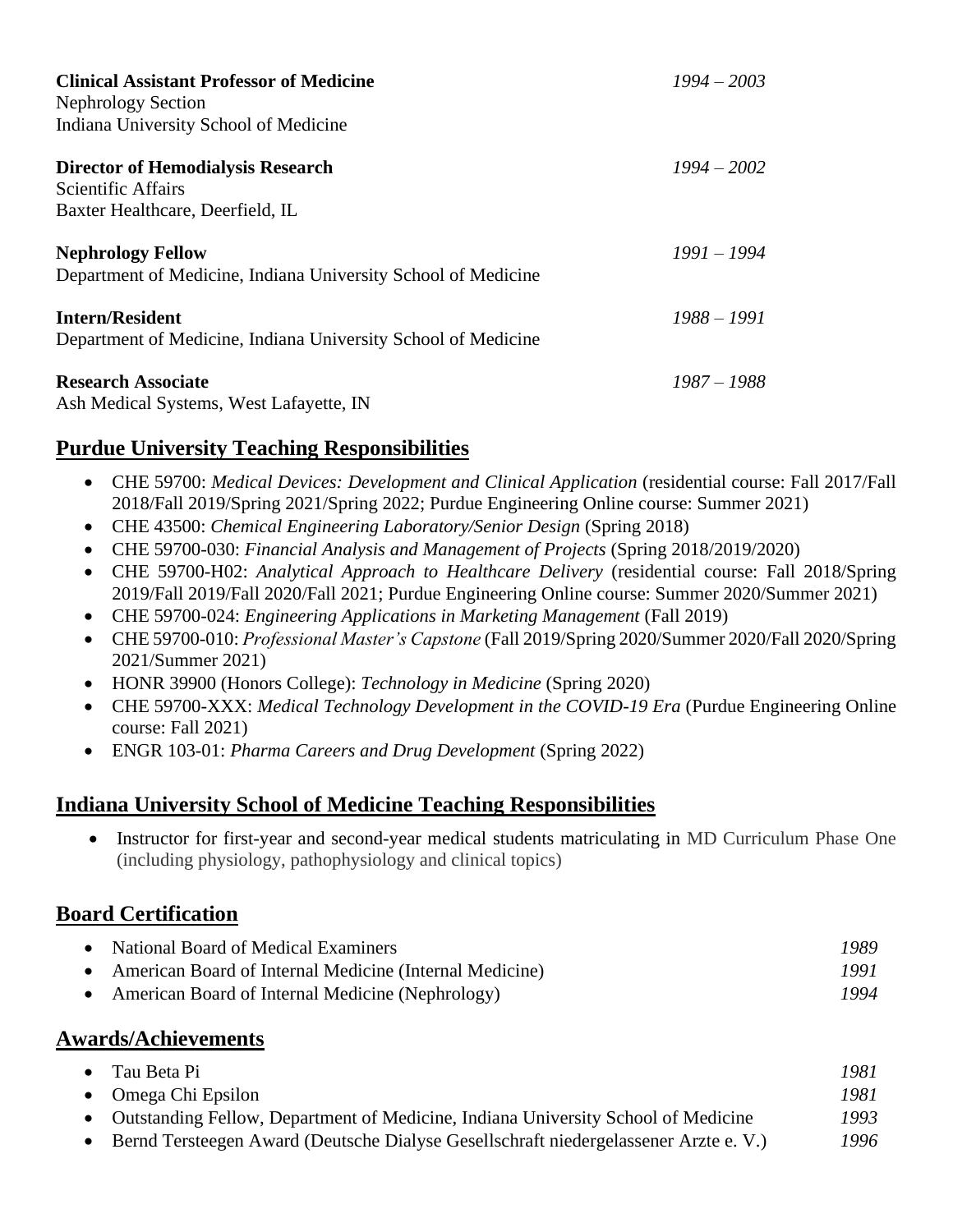- Outstanding Alumnus, Purdue University School of Chemical Engineering *2012*
- International Vicenza Award *2019*

## **Academic Service**

- Organizing Committee, International Conference on Continuous Renal Replacement Therapies (1995- 2013), San Diego, CA
- Steering Committee (Membrane/Flux Subcommittee), HEMO Study, National Institutes of Health (1995-2002)
- Member, AAMI Dialysis Standards Committee, 1998-2001
- Member, Acute Dialysis Quality Initiative (ADQI) (2000-present)
- Member, NIH/HCFA Task Force on Daily Dialysis (2001)
- Member, European Uremic Toxin (UrTox) Work Group (2000-2002)
- Board of Trustees, International Society for Artificial Organs, 1998-2002
- Executive Council, International Society of Blood Purification (2001-2004)
- Editorial Board (previous memberships): Home Hemodialysis International, Clinical Nephrology, Seminars in Dialysis, Blood Purification
- Ad hoc manuscript reviewer: Blood Purification, PLoS One
- Abstract Review Committee (Clinical Nephrology/ESRD), American Society of Nephrology Annual Meeting 1996, 2000, 2002
- Program Committee, American Society for Artificial Internal Organs Annual Meeting (2000 and 2001)
- Guest editor, Seminars in Dialysis: "Principles of Hemodialysis" series (2000-2002)
- Guest editor, Seminars in Dialysis: "Quantifying Dialysis Dose" special issue (2001)
- Guest Editor, Artificial Organs: "Advances in the Dialytic Management of Acute Renal Failure" special issue (2003)
- Visiting Professor, Veterans General Hospital, Taipei, Taiwan (Dec 11-13, 2001)
- Visiting Professor, Instituto Nacional De Ciencias Medicas Y Nutricion Salvador Subirán, Mexico City, Mexico (August 19, 2003)
- Permanent Visiting Scholar, International Renal Research Institute of Vicenza (IRRIV), Vicenza, Italy (July 2016 - present)
- Editorial Board/Associate Editor, Blood Purification (April 2018 present)
- American Society of Nephrology Dialysis Core Curriculum 2020: Basic Principles of Dialysis: Hemodialyzers- Structure, Classification and Properties
- Editorial Board, Journal of Intensive Medicine (September 2020 present)

## **Publications**

- 1. HJ Moynihan, C Lee, WR Clark, NH-L Wang: Urea hydrolysis by immobilized urease in a fixed-bed reactor. Biotech Bioeng 1989;24:951-963.
- 2. WR Clark, MH Murphy, KJ Alaka, BA Mueller, SO Pastan, WL Macias. Urea kinetics in continuous hemofiltration. ASAIO J 1992;38:664-667.
- 3. WR Clark: Diffuse demyelinating lesions of the brain after rapid development of hypernatremia. West J Med 1992;157:571-3.
- 4. BA Mueller, WR Clark, MA Kraus, WL Macias: Vancomycin and tobramycin clearances in continuous hemofiltration. Ann Pharmacother 1993;27:1285-1286.
- 5. WR Clark, BA Mueller, KJ Alaka, WL Macias: A comparison of metabolic control by continuous and intermittent therapies in acute renal failure. J Am Soc Nephrol 1994;4:1413-1420.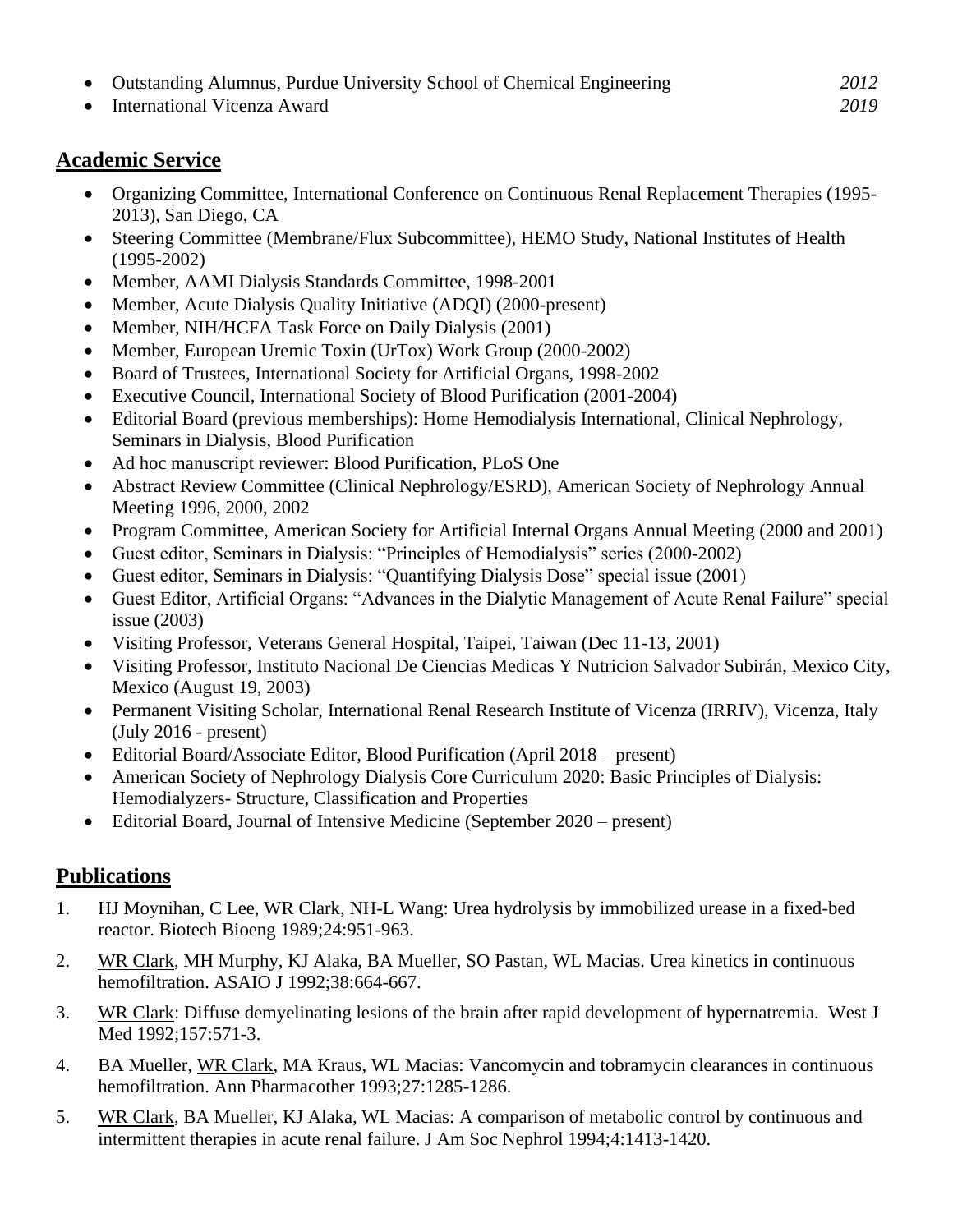- 6. WR Clark, WL Macias, BA Molitoris, NHL Wang:  $\beta_2$ -microglobulin membrane adsorption: equilibrium and kinetic characterization. Kidney Int 1994;46:1140-1146.
- 7. WR Clark, WL Macias, BA Molitoris, NHL Wang: Plasma protein adsorption to highly permeable hemodialysis membranes. Kidney Int 1995;48:481-487.
- 8. WL Macias, WR Clark: Azotemia control by extracorporeal therapies in patients with acute renal failure. New Horizons 1995;3:688-698.
- 9. WL Macias, KJ Alaka, MH Murphy, ME Miller, WR Clark, BA Mueller: Impact of the nutritional regimen on protein catabolism and nitrogen balance in patients with acute renal failure. JPEN 1996;20:56- 62.
- 10. WR Clark, BA Mueller, MA Kraus, WL Macias: Solute control in acute renal failure: Prescription and delivery of adequate extracorporeal therapy. Semin Dial 1996;9:133-139.
- 11. WL Macias, WR Clark: Acid-base balance in continuous renal replacement therapy. Sem Dial 1996;9:145-151.
- 12. G Bottoms, J Fessler, E Murphey, M Johnson, H Latshaw, B Mueller, WR Clark, W Macias: Efficacy of convective removal of plasma mediators of endotoxic shock by continuous venovenous hemofiltration. Shock 1996;5:149-154.
- 13. WR Clark, BA Mueller, MA Kraus, WL Macias: Solute control by extracorporeal therapies in acute renal failure. Am J Kid Dis 1996;28 (Suppl3):S21-S27.
- 14. WR Clark, MV Rocco, AJ Collins: Quantification of hemodialysis: Analysis of methods and relevance to clinical outcome. Blood Purif 1997;15:92-111.
- 15. MK Scott, WL Macias, MA Kraus, WR Clark, MA Carfagna, BA Mueller: Intradialytic vancomycin administration: dialysis membrane effects. Pharmacotherapy 1997;17:256-262.
- 16. ED Murphey, JF Fessler, GD Bottoms, H Latshaw, M Johnson, BA Mueller, WR Clark, WL Macias: Effects of continuous venovenous hemofiltration on cardiopulmonary function in a porcine model of endotoxin-induced shock. Am J Vet Res 1997;58:408-413.
- 17. WR Clark, BA Mueller, MA Kraus, WL Macias: Extracorporeal therapy requirements for patients with acute renal failure. J Am Soc Nephrol 1997;8:804-812.
- 18. WR Clark: BA Mueller, MA Kraus, WL Macias: Dialysis prescription and kinetics in acute renal failure. Adv Ren Replace Ther 1997;4:64-71.
- 19. WR Clark: Effect of intermittent hemodialysis on metabolic control in acute renal failure. Home Hemodialysis International 1997;1:28-31.
- 20. WR Clark, BA Mueller, MA Kraus, WL Macias: The role of renal replacement therapy quantification in acute renal failure. Am J Kidney Dis 1997;30 (Suppl 4):S10-S14.
- 21. MK Scott, BA Mueller, WR Clark: Vancomycin mass transfer characteristics of high flux cellulosic dialyzers. Nephrol Dial Transplant 1997;12:2647-2653.
- 22. WR Clark, C Ronco: Renal replacement therapy in acute renal failure: Solute removal mechanisms and dose quantification. Kidney Int 1998;53 (Suppl 66):S133-S137.
- 23. WR Clark, BA Mueller, MA Kraus, WL Macias: Quantification of creatinine kinetic parameters in patients with acute renal failure. Kidney Int 1998;54:554-560.
- 24. LW Henderson, WR Clark: Modeling and the middle molecule. Semin Dial 1998;11:228-230.
- 25. WR Clark, PJ Soltys: Extracorporeal systems for renal replacement therapy in acute renal failure. Home Hemodialysis International 1998;2:30-33.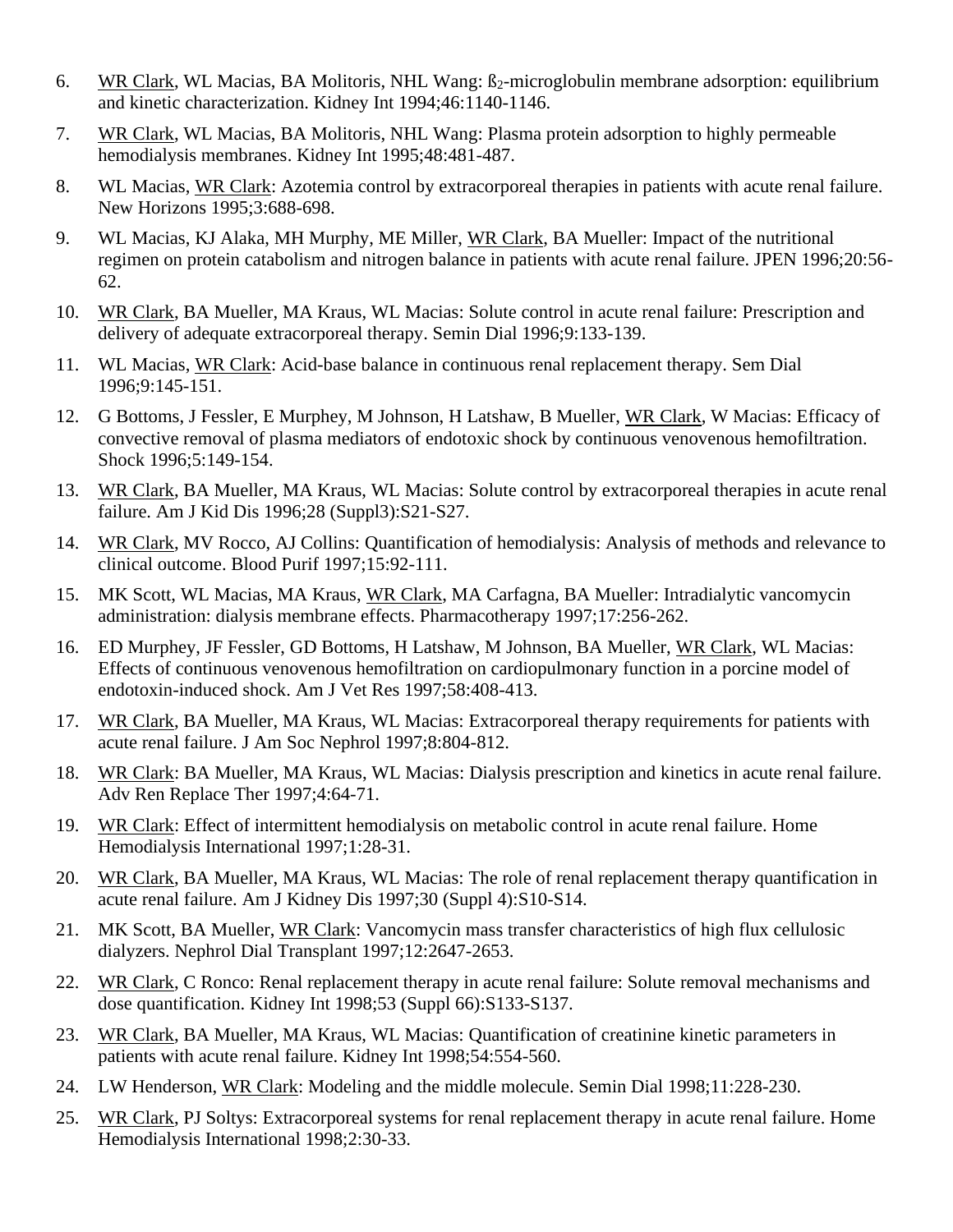- 26. WR Clark, BA Mueller, MA Kraus, WL Macias: Renal replacement therapy quantification in acute renal failure. Nephrol Dial Transplant 1998;13 (suppl 6):86-90.
- 27. MK Scott, BA Mueller, WR Clark: Dialyzer-dependent changes in solute and water permeability with bleach reprocessing. Am J Kidney Dis 1999;33:87-96.
- 28. WR Clark, JK Leypoldt, LW Henderson, BA Mueller, MK Scott, EF Vonesh. Quantifying the effect of changes in the hemodialysis prescription on effective solute removal with a mathematical model. J Am Soc Nephrol 1999;10:601-610.
- 29. KM Sowinski, SR Abel, WR Clark, BA Mueller: Effect of gender on the pharmacokinetics of ofloxacin. Pharmacotherapy 1999;19:442-446.
- 30. WR Clark, BA Mueller, MK Scott, S Bander: Low-molecular weight protein removal by high-flux dialyzers: Basic mechanisms and effect of reprocessing. Sem Dial 1999;12:349-354.
- 31. WR Clark, C Ronco: CRRT efficiency and efficacy in relation to solute size. Kidney Int 1999;56 (Suppl 72):S3-S7.
- 32. WR Clark, RJ Hamburger, MJ Lysaght: Effect of membrane composition and structure on performance and biocompatibility in hemodialysis. Kidney Int 1999;56:2005-2015.
- 33. WR Clark, JH Shinaberger: Clinical evaluation of a new high-efficiency hemodialyzer: Polysynthane (PSN<sup>TM</sup>). ASAIO J 2000;46:288-292.
- 34. WR Clark, JH Shinaberger: Effect of dialysate-side mass transfer resistance on small solute removal in hemodialysis. Blood Purif 2000;18:260-263.
- 35. WR Clark: Hemodialyzer membranes and configurations: A historical perspective. Sem Dial 2000;13:309-311.
- 36. WR Clark, LW Henderson: Renal vs continuous vs intermittent therapies for removal of uremic toxins. Kidney Int 2001;59 (Suppl. 78):S298-S303.
- 37. WR Clark: Quantitative characterization of hemodialyzer solute and water transport. Sem Dial 2001;14:32-36
- 38. WR Clark, C Ronco: Determinants of hemodialyzer performance and the effect on clinical outcome. Nephrol Dial Transplant 2001;16 (Suppl. 3):56-60.
- 39. WR Clark, C Ronco: Factors influencing therapy delivery in acute dialysis. Contrib Nephrol 2001;132:304-312.
- 40. WR Clark: What clinically important advances in understanding and improving dialyzer function have occurred recently? Sem Dial 2001;14:162-163.
- 41. WR Clark, C Ronco: Reconciling differences in effective solute removal between intermittent and continuous therapies. Sem Dial 2001;14:289-294.
- 42. C Ronco, WR Clark: Factors affecting hemodialysis and peritoneal dialysis efficiency. Sem Dial 2001;14:257-262.
- 43. LW Henderson, WR Clark, AK Cheung: Quantification of middle molecule removal in dialysis. Sem Dial 2001;14:294-299.
- 44. R Vanholder, A Argiles, U Baurmeister, P Brunet, WR Clark, G Cohen, P De Deyn, R Deppisch, B Descamps-Latscha, T Henle, A Jorres, Z Massy, M Rodriguez, B Stegmayr, ML Wratten: Uremic toxicity: Present state of the art. Int J Artif Organs 2001;24:695-725.
- 45. WR Clark, D Gao: Low-molecular weight proteins in end-stage renal disease: Potential toxicity and dialytic removal mechanisms. J Am Soc Nephrol 2002;13:S41-S47.
- 46. WR Clark, D Gao: Properties of membranes used for hemodialysis therapy. Sem Dial 2002;15:1-5.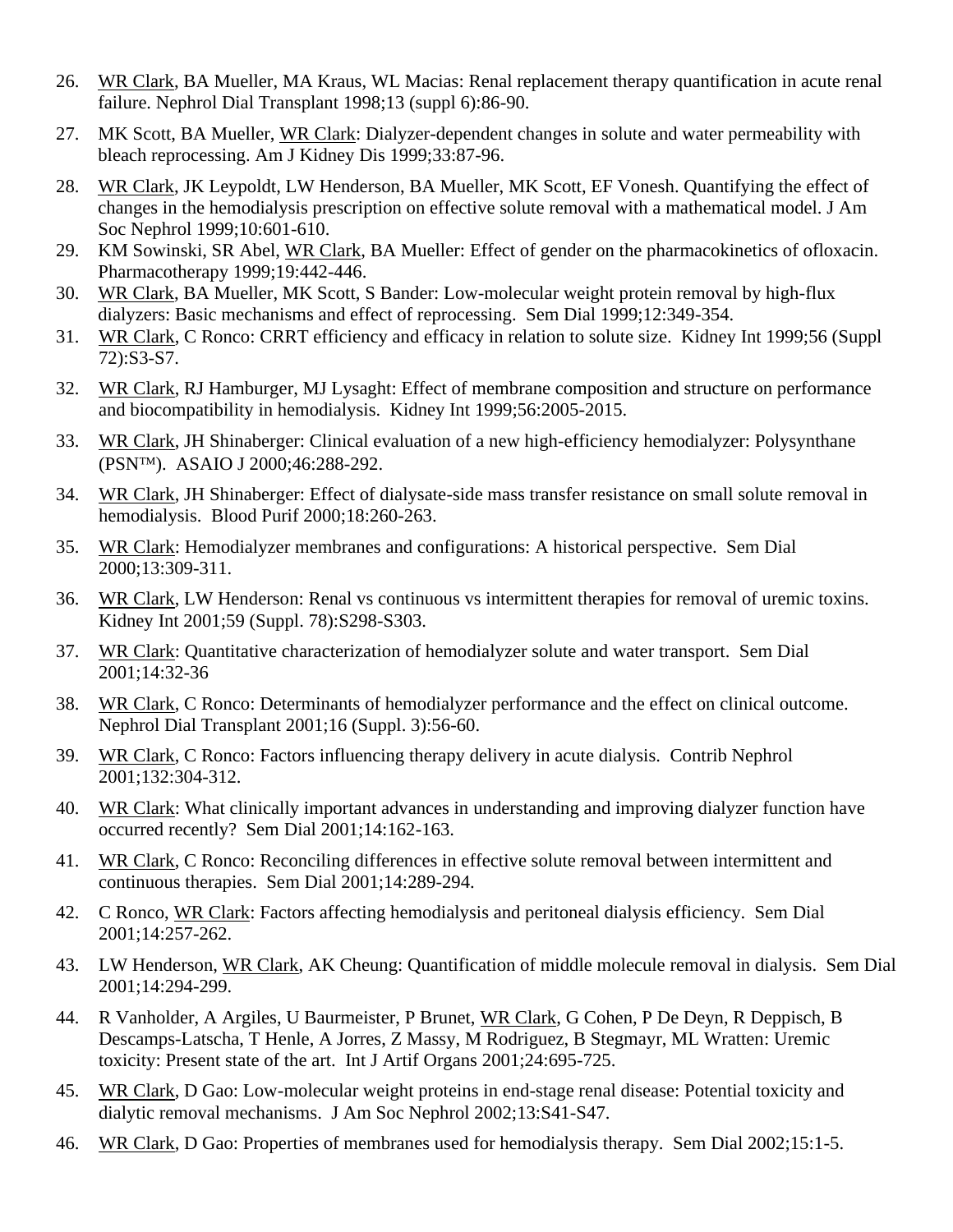- 47. WR Clark, D Gao: Determinants of uremic toxin removal. Nephrol Dial Transplant 2002;17 (Suppl. 1):1- 5.
- 48. WR Clark, D Gao: Membranes for dialysis: Composition, structure, and function. Contrib Nephrol 2002;137:70-77.
- 49. Acute Dialysis Quality Initiative Workgroup: The first international consensus conference on continuous renal replacement therapy. Kidney Int 2002;62:1853-1863.
- 50. RL Mehta, WR Clark, M Schetz: Techniques for assessing and achieving fluid balance in acute renal failure. Curr Opin Crit Care 2002;8:535-43.
- 51. CK Poh, PA Hardy, Z Liao, Z Huang, K Moey, WR Clark, D Gao: Use of magnetic resonance imaging to measure the local ultrafiltration rate in hemodialyzers. J Membrane Sci 2002;204:195-205.
- 52. WR Clark, MA Kraus: Dialysis in acute renal failure: Is more better? Int J Artif Organs 2002;25:1119- 1122.
- 53. WR Clark, M Leblanc, NW Levin: The Acute Dialysis Quality Initiative Part IV: Membranes for CRRT. Adv Renal Replace Ther 2002;9:265-267.
- 54. R Vanholder, R De Smet, G Glorieux, A Argilés, U Baurmeister, P Brunet, WR Clark, G Cohen, PP De Deyn, R Deppisch, B Descamps-Latscha, T Henle, A Jörres, HD Lemke, ZA. Massy, J Passlick-Deetjen, M Rodriguez, B Stegmayr, P Stenvinkel, C Tetta, C Wanner, W Zidek, For the European Uremic Toxin Work Group (EUTox): Review on uremic toxins: Classification, concentration, and interindividual variability. Kidney Int 2003;63:1934-1943.
- 55. R Vanholder, R De Smet, G Glorieux, A Argilés, U Baurmeister, P Brunet, WR Clark, G Cohen, PP De Deyn, R Deppisch, B Descamps-Latscha, T Henle, A Jörres, HD Lemke, ZA. Massy, J Passlick-Deetjen, M Rodriguez, B Stegmayr, P Stenvinkel, C Tetta, C Wanner, W Zidek, For the European Uremic Toxin Work Group: New insights in uremic toxins. Kidney Int 2003;63 (Suppl. 84):S6-S10.
- 56. WR Clark: Renal replacement therapy in acute renal failure. Artif Organs 2003;27:253-254.
- 57. Z Liao, W Zhang, CK. Poh, Z Huang, PA. Hardy, MA. Kraus, WR. Clark, D Gao: Kinetic comparison of different acute dialysis therapies. Artif Organs 2003;27:802-807.
- 58. WR. Clark, JE Turk, MA Kraus, D Gao: Dose determinants in continuous renal replacement therapy. Artif Organs 2003;27:815-820.
- 59. C. Poh, P. Hardy, WR Clark, Gao, D.Y. Effect of flow baffles on the dialysate flow distribution in hollowfiber hemodialyzers: a non-intrusive experimental study using MRI. J Biomech Eng 2003;125:481-489.
- 60. C. Poh, P. Hardy, Z. Liao, Z. Huang, WR Clark, Gao, D.Y. Effect of spacer yarns on the dialysate flow distribution in hemodialyzers: A *MRI* study. ASAIO J 2003;49:440-448.
- 61. Z. Liao, WR Clark, Gao, D.Y. A numerical and experimental study of mass transfer in the artificial kidney. J Biomech Eng 2003;125:472-480.
- 62. WR Clark, JF Winchester: Middle molecules and small-molecular-weight proteins in ESRD: Properties and strategies for their removal. Adv Renal Replace Ther 2003;10:270-278.
- 63. AK Cheung, NW Levin NW, T Greene, L Agodoa , J Bailey, G Beck, WR Clark, AS Levey, JK Leypoldt, DB Ornt, MV Rocco, G Schulman, S Schwab, B Teehan, and G Eknoyan: Effects of high-flux hemodialysis on clinical outcomes: Results of the HEMO Study**.** J Am Soc Nephrol 2003;14: 3251-3263.
- 64. Z Huang, E Klein, B Li, CK Poh, Z Liao, WR Clark, D Gao: A new method to evaluate the local clearance at different annular rings inside hemodialyzers. ASAIO J 2003;49:692-697.
- 65. WR Clark, JE Turk: The NxStage System One. Sem Dial 2004;17:167-170.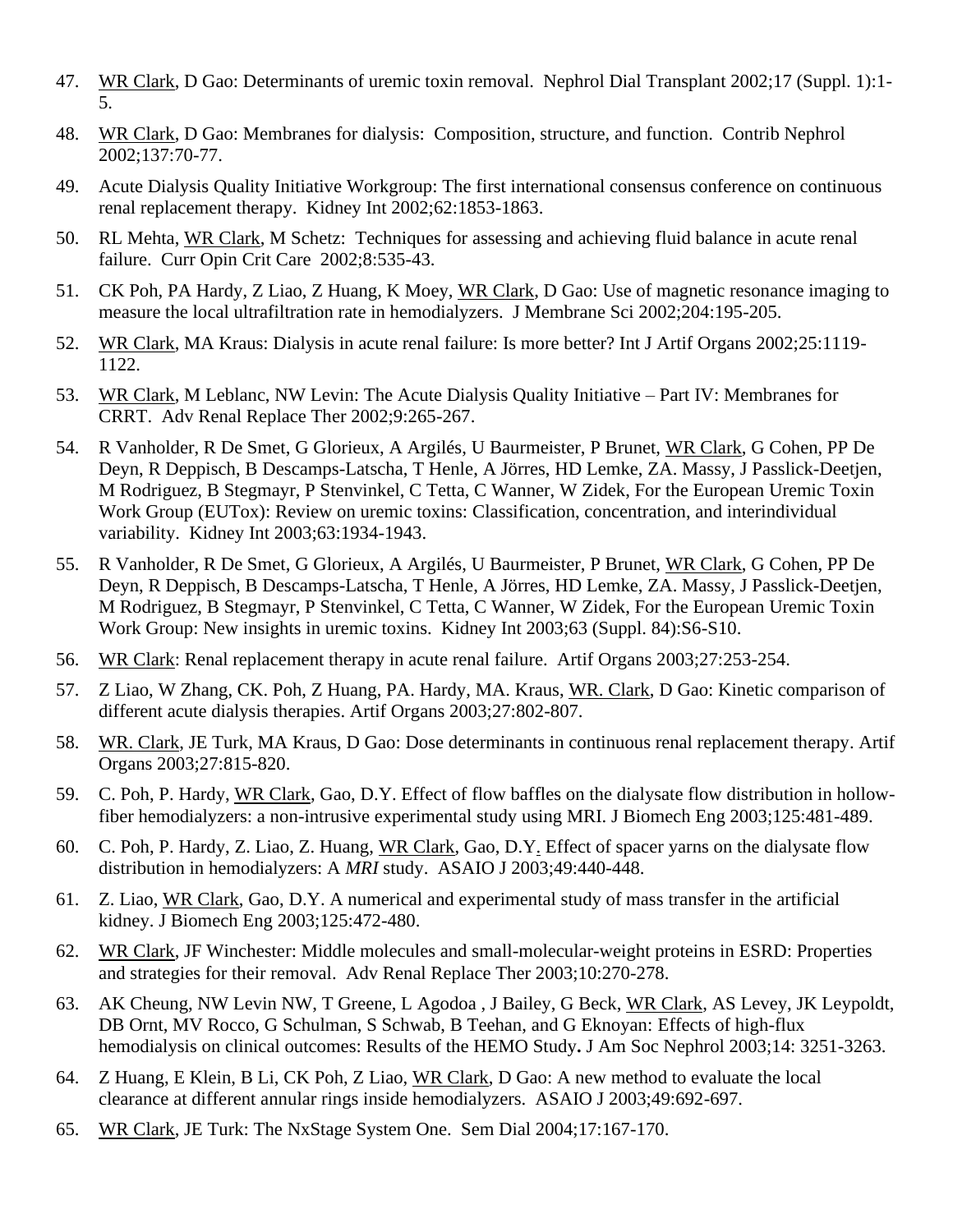- 66. WR Clark, C Ronco: Continuous renal replacement techniques. Contrib Nephrol 2004;144:264-277.
- 67. Z Liao, E Klein, CK Poh, Z Huang, PA. Hardy, S Morti, WR Clark, D Gao. A modified equivalent annulus model for the hollow fiber hemodialyzer. Int J Artif Organs 2004;27:110-117.
- 68. A Nissenson, R Agarwal, M Allon, A Cheung, WR Clark, T Depner, J Diaz-Buxo, C Kjellstrand, A Kliger, K Martin, K Norris, R Ward, J Wish: Improving outcomes in CKD and ESRD patients: Carrying the torch from training to practice. Sem Dial 2004;17:380-97.
- 69. Z Huang, D Gao, WR Clark: Convective renal replacement therapies for acute renal failure and end-stage renal disease. Hemodial Int 2004;8:386-393.
- 70. JA Kellum, R Bellomo, C Ronco, W Clark, NW Levin: The 3rd International Consensus Conference of the Acute Dialysis Quality Initiative (ADQI). Int J Artif Organs 2005;28:441-4.
- 71. WR Clark, E Paganini, D Weinstein, R Bartlett, G Sheinfeld, C Ronco: Extracorporeal ultrafiltration for acute exacerbations of chronic heart failure: Report from the Acute Dialysis Quality Initiative. Int J Artif Organs 2005;28:466-476.
- 72. Z Huang, WR Clark, D Gao: Determinants of small solute clearance in hemodialysis. Semin Dial 2005;18:30-35.
- 73. Z Huang, WR Clark, D Gao: Factors influencing low-molecular–weight solute clearance during hemodialysis. Hemodial Int 2005;9:332-337.
- 74. AK Cheung, MV Rocco, G Yan, JK Leypoldt, NW Levin, TA Greene, L Agodoa, J Bailey, GJ Beck, WR Clark, AS Levey, DB Ornt, G Schulman, S Schwab, B Teehan, G Eknoyan: Serum beta-2 microglobulin levels predict mortality in dialysis patients: results of the HEMO study. J Am Soc Nephrol. 2006;17:546- 55.
- 75. WR Clark, JJ Letteri, S Uchino, R Bellomo, C Ronco: Recent clinical advances in the management of critically ill patients with acute renal failure. Blood Purif 2006;24:487-498.
- 76. Z Huang, JJ Letteri, WR Clark, W Zhang, D Gao, C Ronco: Ultrafiltration rate as dose surrogate in predilution hemofiltration. Int J Artif Organs 2007;30:124-132
- 77. WR Clark, E Rocha, C Ronco: Solute removal by hollow fiber dialyzers. Contrib Nephrol 2007;158:20- 33.
- 78. A Tolwani, E Paganini, M Joannidis, N Zamperetti, A Verbine, V Vidyasagar, W Clark, C Ronco: Treatment of patients with cardiac surgery associated-acute kidney injury. Int J Artif Organs. 2008;31:190-6.
- 79. Z Huang, JJ Letteri, WR Clark, C Ronco: Operational characteristics of continuous renal replacement therapy modalities used for critically ill patients with acute kidney injury. Int J Artif Organs 2008;31:525- 34
- 80. Z Huang, D Gao, JJ Letteri, WR Clark: Blood-membrane interactions during dialysis. Sem Dial 2009;22:623-8.
- 81. WR Clark, F Garzotto, M Neri, A Lorenzin, M, Zaccaria, C Ronco: Data analytics for continuous renal replacement therapy: Historical limitations and recent technology advances. Int J Artif Organs 2016;39(8):399-406.
- 82. M Neri M, G Villa, F Garzotto, S Bagshaw, R Bellomo, J Cerda, F Ferrari, S Guggia, M Joannidis, J Kellum, JC Kim, RL Mehta, Z Ricci, A Trevisani, S Marafon, WR Clark, JL Vincent, C Ronco: [Nomenclature for renal replacement therapy in acute kidney injury: basic principles.](https://www.ncbi.nlm.nih.gov/pubmed/27719682) Crit Care. 2016;20(1):318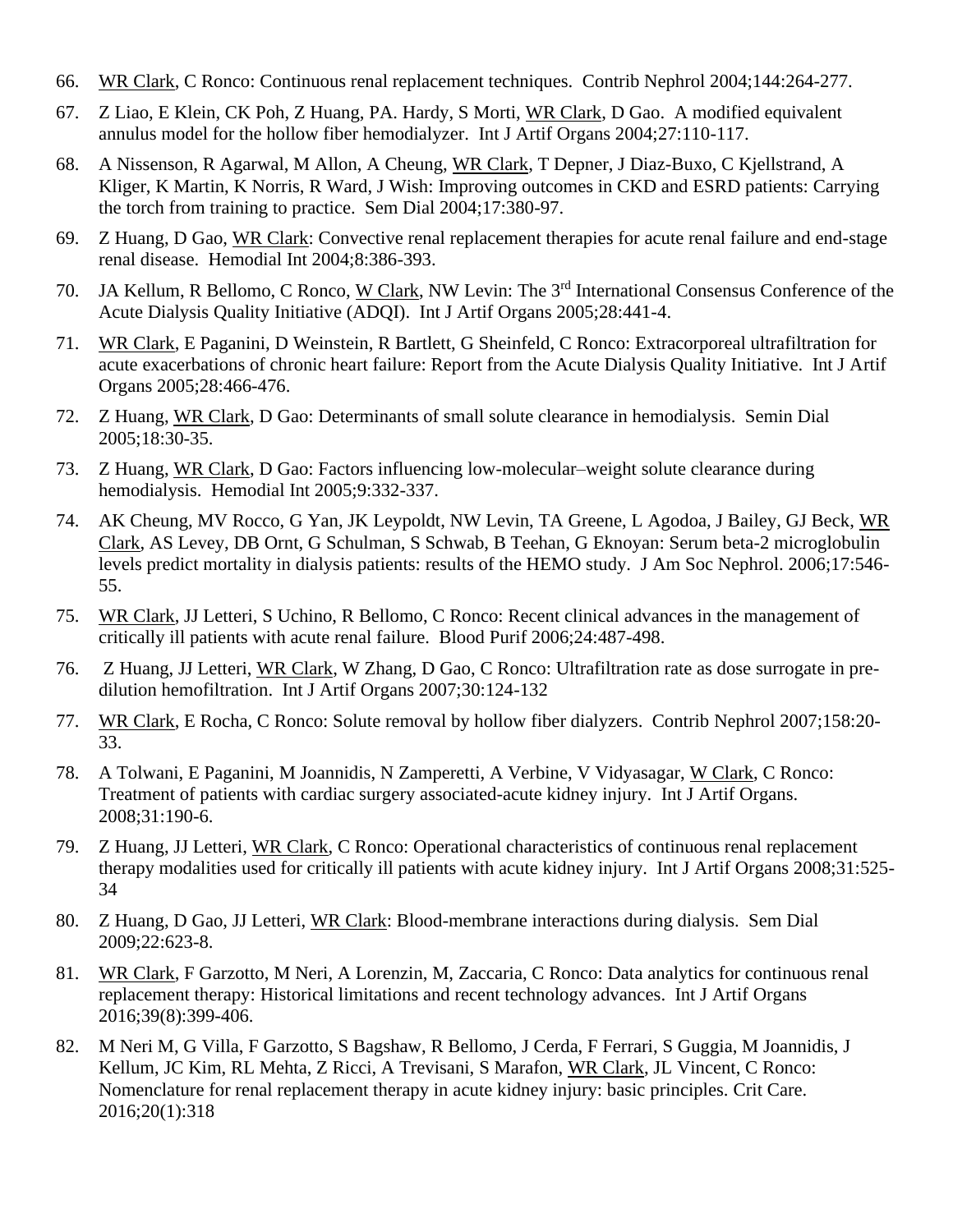- 83. WR Clark, M Neri, F Garzotto, SL Goldstein, Z Ricci, C Ronco: The future of critical care: Renal support in 2027. Crit Care 2017;21:92.
- 84. WR Clark, M Leblanc, Z Ricci, C Ronco: Quantification and dosing of renal replacement therapy in acute kidney injury: A reappraisal. Blood Purif 2017;44:140-155.
- 86. Z Ricci, F Guzzi, G Tuccinardi, L Di Chiara, W Clark, SL Goldstein, C Ronco: Dose prescription and delivery in neonates with congenital heart diseases treated with continuous veno-venous hemofiltration. Ped Crit Care Med 2017;18(7):623-629
- 87. WR Clark, X Ding, H Qiu, Z Ni, P Chang, P Fu, J Xu, M Wang, Y Li, J Wang, C Ronco: Renal replacement therapy practices for critically ill patients with acute kidney injury in China. PLOS One 2017;12(7):e0178509
- 88. WR Clark, F Ferrari, La Manna, C Ronco: [Extracorporeal sorbent technologies: basic concepts and](https://www.ncbi.nlm.nih.gov/pubmed/28535518)  [clinical application.](https://www.ncbi.nlm.nih.gov/pubmed/28535518) Contrib Nephrol 2017;190:43-57
- 89. S Romagnoli, WR Clark, Z Ricci, C Ronco: Renal replacement therapy for AKI: When, how much, and when to stop? Best Practice and Research: Best Pract Res Clin Anaesth 2017;31:271-85
- 90. WR Clark, D Gao, M Neri, C Ronco: Solute transport in hemodialysis: Advances and limitations of current membrane technology. Contrib Nephrol 2017:191:84-99.
- 91. C Ronco, M Neri, A Lorenzin, F Garzotto, WR Clark: Multidimensional classification of dialysis membranes. Contrib Nephrol 2017;191:115-126.
- 92. A Lorenzin, M Neri, WR Clark, F Garzotto, A Brendolan, F Nalesso, N Marchionna, M Zanella, M Sartori, GB Fiore, C Ronco: Modeling of internal filtration in Theranova dialyzers. Contrib Nephrol 2017;191:127-141.
- 93. WR Clark, C Ronco: 40 years of CRRT: Membranes and sorbents. Contrib Nephrol 2018;194:70-79
- 94. WR Clark, C Ronco: 40 years of CRRT: Advances in machine technology. Contrib Nephrol. 2018;194:80-89
- 95. C Ronco, WR Clark: Haemodialysis membranes. Nature Rev Nephrol 2018;14:394-410.
- 96. WR Clark, N Laal Dehghani, Narsimhan V, C Ronco: New perspectives on extracorporeal renal replacement therapy for end-stage renal disease: (I) Uremic toxins. Blood Purif 2019;48:299–314
- 97. C Ronco, SM Bagshaw, R Bellomo, WR Clark, F Husain-Syed, JA Kellum, Z Ricci, T Rimmele, M Ostermann: [Extracorporeal Blood Purification and Organ Support in the Critically Ill Patient during](https://www.karger.com/Article/FullText/508125)  [COVID-19 Pandemic: Expert Review and Recommendation.](https://www.karger.com/Article/FullText/508125) Blood Purif 2021;50:17-27
- 98. R Claure, WR Clark: Continuous renal replacement therapy principles. Sem Dial 2021;34: 398-405.
- 99. F Mohagerani, WR Clark, C Ronco, V Narsimhan: Mass transport in hemodialysis: Application of engineering principles to clinical prescription (invited review). Clin J Am Soc Nephrol (in press)

#### **Invited Presentations**

- 1. Cleveland Clinic Foundation, Intensive Care Nephrology and Chronic Dialysis Update, Cleveland, OH: "Patient Needs and Dialytic Therapy Choice in the ICU ARF Setting." Presented May 12, 1995.
- 2. Association for the Advancement of Medical Instrumentation Annual Meeting, Anaheim CA. "Dialysis/Membrane Technology." Presented May 21, 1995.
- 3. Lapeyronie Hopital, Nephrology Service, Montpellier, France: "Membrane-Protein Interactions During Hemodialysis." Presented July 12, 1995.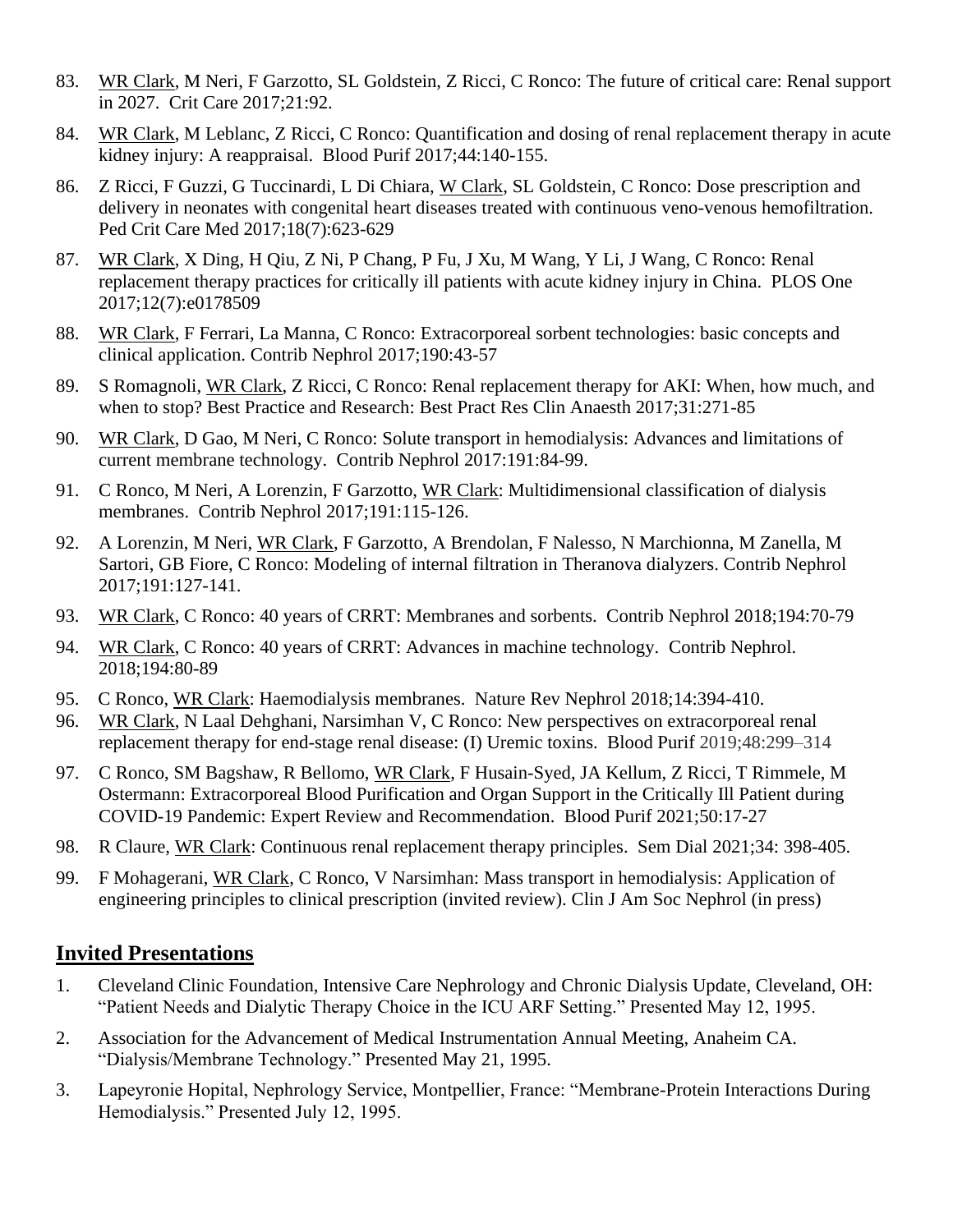- 4. Beth Israel Medical Center, Evolving Dialysis IV, New York, NY: "Protein Removal During High-Flux Hemodialysis." Presented October 20, 1995.
- 5. PanAmerican Society for Dialysis and Transplantation Annual Meeting, Mexico City, Mexico. "Hemofiltration," Presented November 2, 1995.
- 6. PanAmerican Society for Dialysis and Transplantation Annual Meeting, Mexico City, Mexico. "Preliminary Results of NIH Adequacy Study." Presented November 3, 1995.
- 7. First Annual International Symposium on CRRT, San Diego, CA. "Prescription and Delivery of Adequate Extracorporeal Therapy in Acute Renal Failure," Presented November 9, 1995.
- 8. American Society for Artificial Internal Organs Annual Meeting, Washington, DC. "Dialysis Dose in Acute Renal Failure: Blood vs Dialysate-Side Modeling," Presented May 2, 1996.
- 9. Annual Asian Colloquium in Nephrology, Singapore. "The Importance of Dialysis Dose in Acute Renal Failure," Presented September 27, 1996.
- 10. Annual Asian Colloquium in Nephrology, Singapore. "Overview of the NIH Adequacy Trial," Presented September 27, 1996.
- 11. Annual Meeting of Deutsche Dialyse Gesellschaft niedergelassener Arzte e.V, Mannheim, Germany. "Plasma Protein Adsorption to Highly Permeable Dialysis Memberanes," Presented November 15, 1996.
- 12. First Annual International Symposium on Dialysis Schedule in Hemodialysis and Peritoneal Dialysis, Perugia, Italy. "Inefficiency Factor of Intermittent Treatments and Dialysis Dose in Acute Renal Failure," Presented November 22, 1996.
- 13. Second Annual International Symposium on CRRT, San Diego, CA. "Extracorporeal Therapy Requirements for Patients with Acute Renal Failure," Presented February 9, 1997.
- 14. Third International Symposium on Daily Home Hemodialysis, Denver, CO. "Rationale for Ultra-Frequent Acute Hemodialysis," Presented February 17, 1997.
- 15. International Society for Artificial Organs Annual Meeting, Providence, RI. "Kinetics of Solute Removal During CRRT," Presented June 29, 1997.
- 16. European Dialysis and Transplant Association (EDTA) Annual Meeting, Geneva, Switzerland. "On-line monitoring of the delivery of the hemodialysis prescription." Presented September 22, 1997.
- 17. American Society of Nephrology Dialysis Forum, San Antonio, TX. "Solute Removal During CRRT." Presented November 1, 1997.
- 18. American Society of Nephrology Dialysis Forum, San Antonio, TX. "Monitoring and Assessment of Dialysis Dose in CRRT." Presented November 1, 1997.
- 19. Beth Israel Evolving Dialysis Annual Meeting. "Effect of Changes in Dialytic Frequency, Duration, and Flow Rates on Solute Kinetics and Effective Clearances." Presented December 5, 1997.
- 20. Fourth International Symposium on Daily Home Hemodialysis, Nashville, TN. "Hemodialysis Sytems for Nocturnal and Continuous Hemodialysis." Presented February 24, 1998.
- 21. Third International Conference on CRRT, San Diego, CA. "Dialysis Dose Prescription and Delivery with CRRT." Presented March 5, 1998.
- 22. Dialysearzte Workshop, Prien, Germany. "Interaction Between Membrane Flux and Biocompatibility." Presented March 20, 1998.
- 23. First International Course of Critical Care Nephrology, Vicenza, Italy. "The Importance of the Dose of RRT in ARF." Presented May 22, 1998.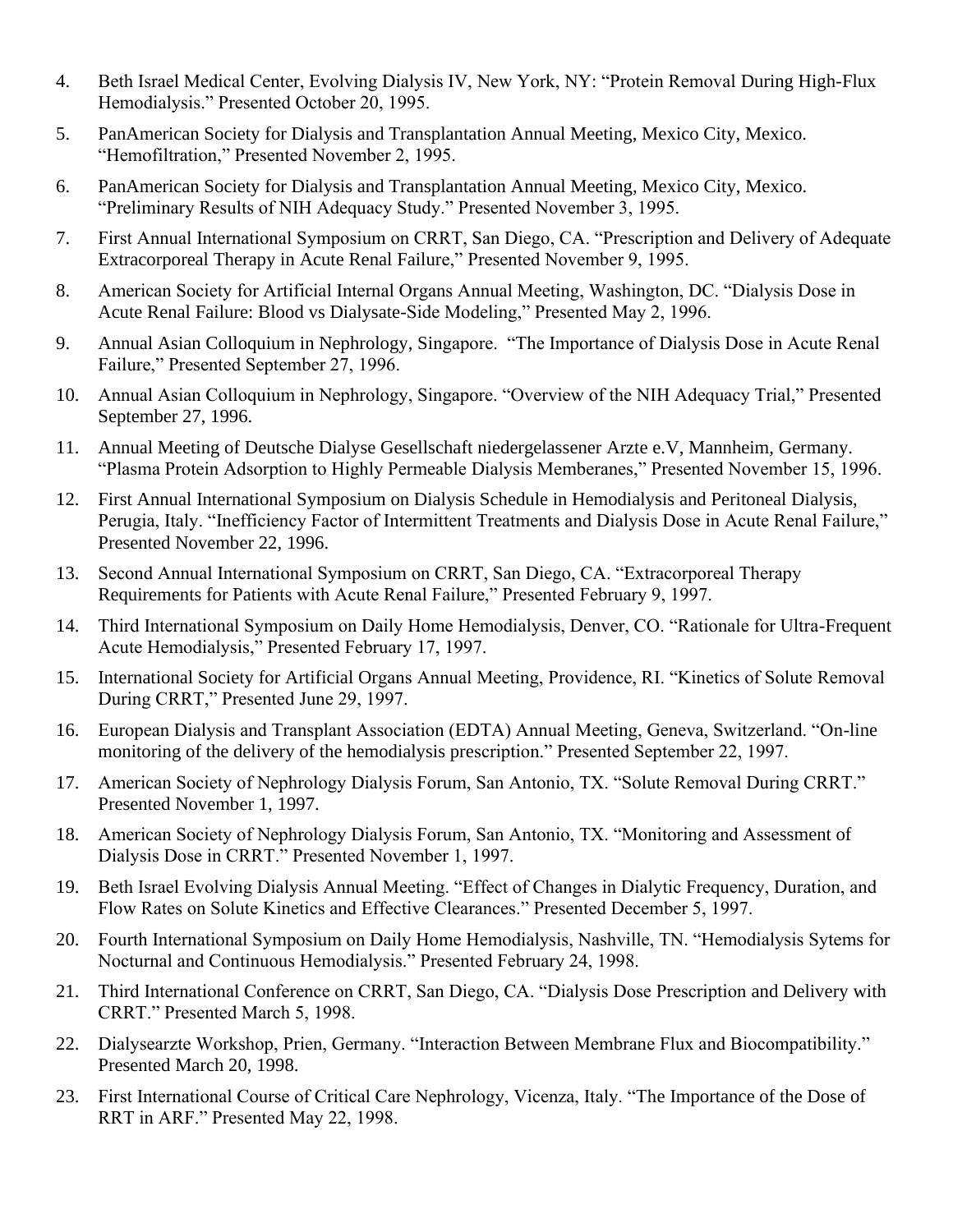- 24. Severance Dialysis Symposium, Seoul, Korea. "Clinical Benefits of On-Line Hemodiafiltration." Presented June 21, 1998.
- 25. Annual Asian Colloquium in Nephrology, Kuala Lumpur, Malaysia. "New Dialysis Membrane Technology." Presented August 5, 1998.
- 26. American Society of Nephrology Postgraduate Course on ICU Nephrology, Philadelphia, PA. "Dialysis Dose in the ICU." Presented October 24, 1998.
- 27. National Conference on Dialysis: Advances in ESRD 1999, Tarpon Springs, FL. "Solute Kinetics and Therapy Quantification in Acute Renal Failure." Presented January 21, 1999.
- 28. National Conference on Dialysis: Advances in ESRD 1999, Tarpon Springs, FL. "Is the clinical effectiveness of single-use high-efficiency cellulosic dialyzers equivalent to that of reused high-flux dialyzers?" Presented January 21, 1999.
- 29. Renal Grand Rounds, Loyola Medical Center, Chicago, IL: "Extracorporeal Therapy of Acute Renal Failure". Presented February 4, 1999.
- 30. Fifth International Symposium on Daily Home Hemodialysis, Charlotte, NC. "Solute Kinetics in Relation to Dialysis Frequency, Duration, and Flow Rates." Presented March 1, 1999.
- 31. Fourth International Conference on CRRT, San Diego, CA: "Dialysis Dose Prescription and Delivery with Dialytic Techniques in Acute Renal Failure". Presented March 11 and 13, 1999.
- 32. Dialysearzte Workshop, Prien, Germany. "Membrane technology at the end of the century." Presented March 19, 1999.
- 33. Renal Grand Rounds, Johns Hopkins Medical Center, Baltimore, MD: "Dialytic Therapy of Acute Renal Failure". Presented March 26, 1999**.**
- 34. American Filtration and Separation Society Annual Meeting, Boston, MA: "The Effect of Reprocessing on the Effective Permeability of Highly Permeable Membranes". Presented April 7, 1999.
- 35. Philippine Society of Nephrology Annual Meeting, Manila, Philippines: "Dialysis Prescription and Kinetics in Acute Renal Failure". Presented April 16, 1999.
- 36. Fourth International Conference on Continuous Hemofiltration, Darmstadt, Germany: "CRRT Efficiency and Efficacy in Relation to Solute Size". Presented May 15, 1999.
- 37. ESRD Network 9/10 Nephrology Conference, Indianapolis, IN: "Technological Advances: Do They Help?" Presented May 19, 1999.
- 38. North American Annual Symposium on Dialysis and Transplantation, Kapalua, Hawaii. "Flux and Biocompatibility Characteristics of Hemodialysis Membranes". Presented July 19, 1999.
- 38. International Faculty of Artifical Organs (INFA) Intensive Course on Artificial Membranes in Medical Applications, Warsaw, Poland. "Factors Determining Effective Solute Removal During Hemodialysis". Presented August 28, 1999.
- 39. Annual Meeting of the Mexican Society of Nephrology, Huatulco, Mexico. "Biocompatibility in Hemodialysis". Presented September 9, 1999.
- 40. Stuart Kleit Symposium, National Kidney Foundation of Indiana, Merrillville, IN. "Continuous Renal Replacement Therapy in the Management of Acute Renal Failure". Presented September 24, 1999.
- 41. American Society of Nephrology Clinical Symposium Therapy Options in Acute Renal Failure, Miami, FL. "The Case for CRRT". Presented November 6, 1999.
- 42. American Society of Nephrology Postgraduate Course on CRRT, Miami, FL. "Removal of middle and large size solutes by CRRT". Presented November 4, 1999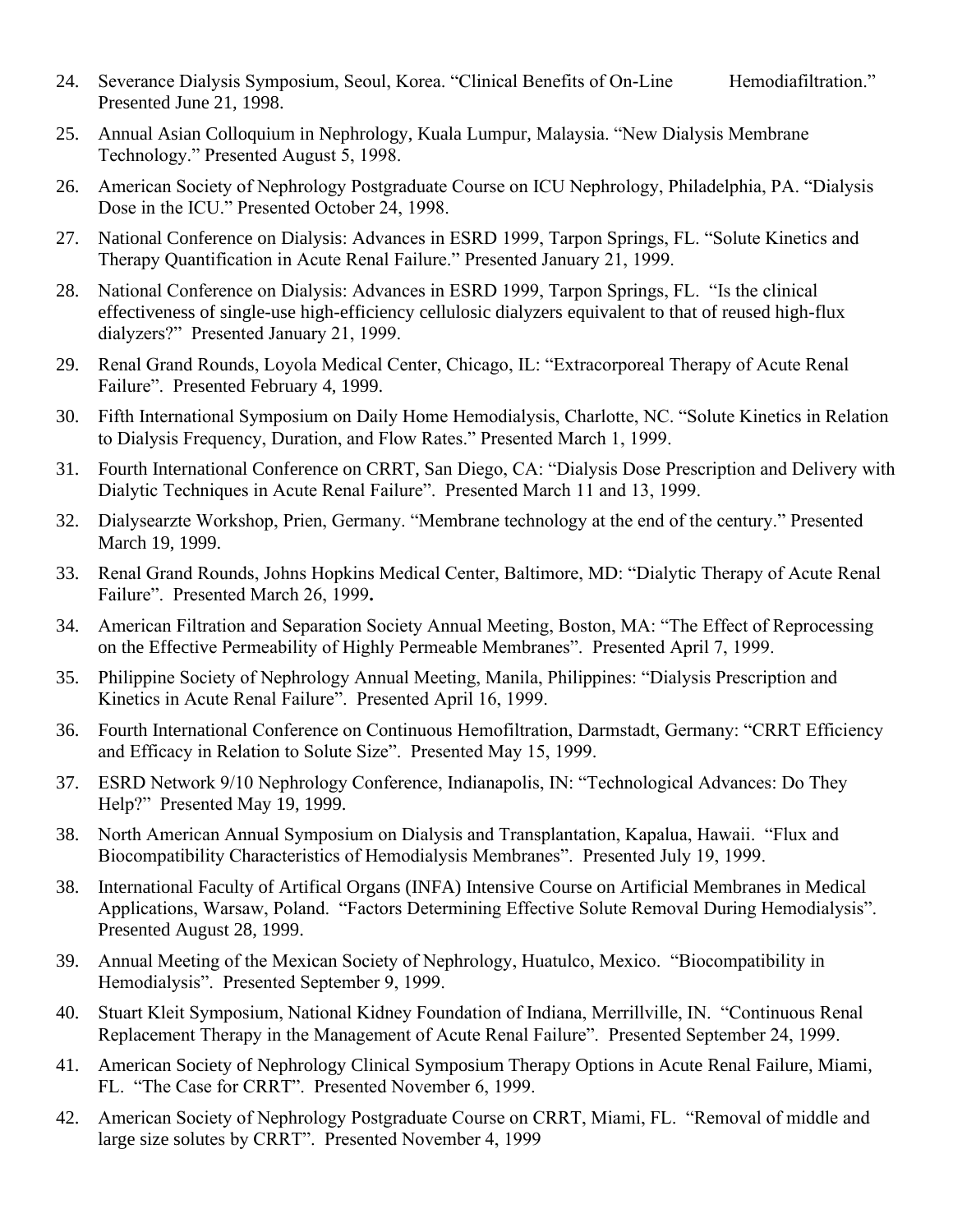- 43. Fourth International Congress on Uraemic Toxicity, Vienna, Austria. "Comparison of uremic toxin removal by glomerular filtration and continuous, semi-continuous, and intermittent renal replacement therapies". Presented November 23, 1999.
- 44. Annual Membrane Technology Conference, Newton, MA: "Hemodialysis: Where To?". Presented December 7, 1999.
- 45. International Conference on Dialysis: Advances in ESRD 2000, Tarpon Springs, FL. "Effect of blood-side and dialysate-side mass transfer resistance on small solute removal in hemodialysis". Presented January 13, 2000.
- 46. Annual Conference on Dialysis Vascular and Venous Access, Aspen, CO. "Dialytic Therapy Options in Acute Renal Failure". Presented February 26, 2000.
- 47. Sixth International Symposium on Daily Home Hemodialysis, San Francisco, CA. "Overview of Mass Transfer in Hemodialysis". Presented February 28, 2000.
- 48. Fifth Annual International Symposium on CRRT, San Diego, CA: "Factors Influencing Effective Solute Removal in CRRT". Presented March 2, 2000.
- 49. International Symposium on Intensive Care and Emergency Medicine, Brussels, Belgium. "Solute Removal Mechanisms in CRRT". Presented March 22, 2000.
- 50. Eighth Asian Pacific Congress of Nephrology, Taipei, Taiwan. "Recent Advances in Hemodialysis and Impact on Outcomes". Presented March 28, 2000.
- 51. First Annual International Symposium on Pediatric CRRT, Miami, FL. "Determinants of Solute Removal in CRRT". Presented June 24, 2000.
- 52. Annual Scientific Meeting of the American Society of Artificial Internal Organs, New York, NY. "Dialysis Membranes". Presented June 28, 2000.
- 53. Annual Scientific Meeting of the American Society of Artificial Internal Organs, New York, NY. "Renal Support Choices in the Critically Ill Patient: When, How, and Why". Presented June 30, 2000.
- 54. North American Annual Symposium on Dialysis and Transplantation, Kapalua, Hawaii. "Dialytic Therapy Options in Acute Renal Failure". Presented July 5, 2000
- 55. European Dialysis and Transplant Society Annual Meeting (Satellite Symposium), Nice, France: "Dialytic Removal of Low-Molecular Weight Proteins". Presented September 18, 2000.
- 56. Mexican Society of Nephrology Annual Meeting, Guadalajara, Mexico: "Advances in Hemodialysis". Presented October 6, 2000.
- 57. American Society of Nephrology Post-Graduate Course on Hemodialysis, Toronto, Canada: "Overview of Mass Transfer in Hemodialysis". Presented October 11, 2000.
- 58. American Society of Nephrology Annual Meeting, Toronto, Canada, Invited Mini-lecture: "Effect of Membrane Characteristics on Flux, Biocompatibility, and Adequacy in Hemodialysis". Presented October 13, 2000.
- 59. Annual Dialysis Conference, New Orleans, LA. "Membrane Processes in Hemodialysis: Diffusion, Convection, Adsorption". Presented February 28, 2001.
- 60. Sixth Annual International Symposium on CRRT, San Diego, CA: "Vascular access, membrane, and circuit issues in CRRT". Presented March 8, 2001.
- 61. NIH/HCFA Task Force on Daily Dialysis, Bethesda, MD: "Industry Roundtable: Baxter Perspective". Presented April 11, 2001.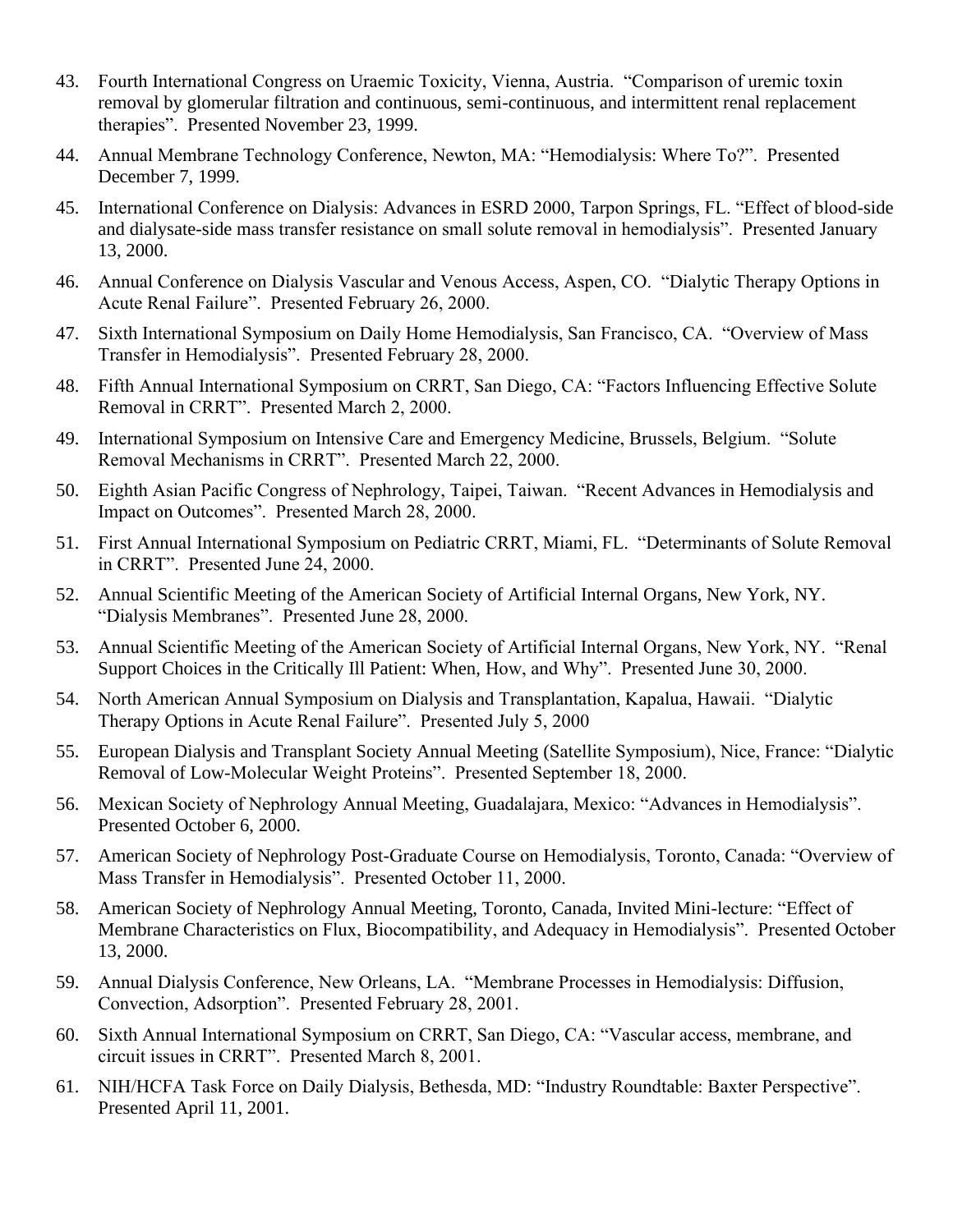- 62. National Kidney Foundation Clinical Nephrology Meetings, Orlando, FL. "Determination of Hemodialysis Adequacy in Acute Renal Failure". Presented April 17, 2001.
- 63. North American Membrane Society (NAMS) Annual Conference, Lexington, KY. "Membrane determinants of solute removal in hemodialysis". Presented May 18, 2001.
- 64. Second International Course on Critical Care Nephrology, Vicenza, Italy. "Prescription of Adequate Renal Replacement Therapy in Acute Renal Failure". Presented May 24, 2001.
- 65. Second International Course on Critical Care Nephrology, Vicenza, Italy. "Membranes and Filters for CRRT". Presented May 24, 2001.
- 66. American Society of Nephrology Post-Graduate Course on CRRT, San Francisco, CA: "Solute Control and Dose in CRRT". Presented October 13, 2001.
- 67. American Society of Nephrology Post-Graduate Course on CRRT, San Francisco, CA: "CRRT Technique: Principles and Operating Characteristics". Presented October 13, 2001.
- 68. Cleveland Clinic Foundation, Nephrology Update 2001, Cleveland, OH: "Dialysis Membrane Technologies: How Are They the Same and How Are They Different?" Presented November 6, 2001.
- 69. Veterans General Hospital (Visiting Professorship), Taipei, Taiwan: "Quantification of Hemodialysis". Presented December 11, 2001.
- 70. Veterans General Hospital (Visiting Professorship), Taipei, Taiwan: "Kinetics of Solute Removal in Different Dialysis Therapies". Presented December 12, 2001.
- 71. Veterans General Hospital (Visiting Professorship), Taipei, Taiwan: "Renal Replacement Therapy in Acute Renal Failure". Presented December 13, 2001.
- 72. Renal Grand Rounds, Columbia University School of Medicine, New York, NY: "Kinetics of Solute Removal in Different Dialysis Therapies". Presented February 11, 2002.
- 73. Annual Course on Pediatric Dialysis, Tampa, FL: "The Biology of Dialysis". Presented March 1, 2002.
- 74. Annual Dialysis Conference, Tampa, FL. "Understanding Diffusion, Convection, and Adsorption in Dialysis". Presented March 3, 2002.
- 75. Annual Dialysis Conference, Tampa, FL. "Dialysis Membrane Properties Influencing the Balance Between Middle Molecule Removal and Albumin Loss". Presented March 5, 2002.
- 76. Annual Dialysis Conference, Tampa, FL. "Design and Membrane Characteristics of Hemodialyzers". Presented March 5, 2002.
- 77. Annual International Symposium on CRRT, San Diego, CA: "Dose Prescription and Delivery with Dialytic Techniques". Presented March 14, 2002
- 78. Annual International Symposium on CRRT, San Diego, CA: "Effect of Modality, Membrane, and Operation Characteristics on Dose". Presented March 16, 2002
- 79. Annual International Symposium on CRRT, San Diego, CA: "Dose of Dialysis: How Should it be Measured and Prescribed?". Presented March 16, 2002.
- 80. NANT Annual Symposium, Pittsburgh, PA: "Industry Review: What's New in Dialysis?". Presented April 7, 2002.
- 81. University of Chicago Renal Grand Rounds, Chicago, IL: "Renal Replacement Therapy in Acute Renal Failure". Presented April 11, 2002.
- 82. National Kidney Foundation Hemodialysis Course, Chicago, IL: "CRRT: Baxter's Perspective". Presented April 15, 2002.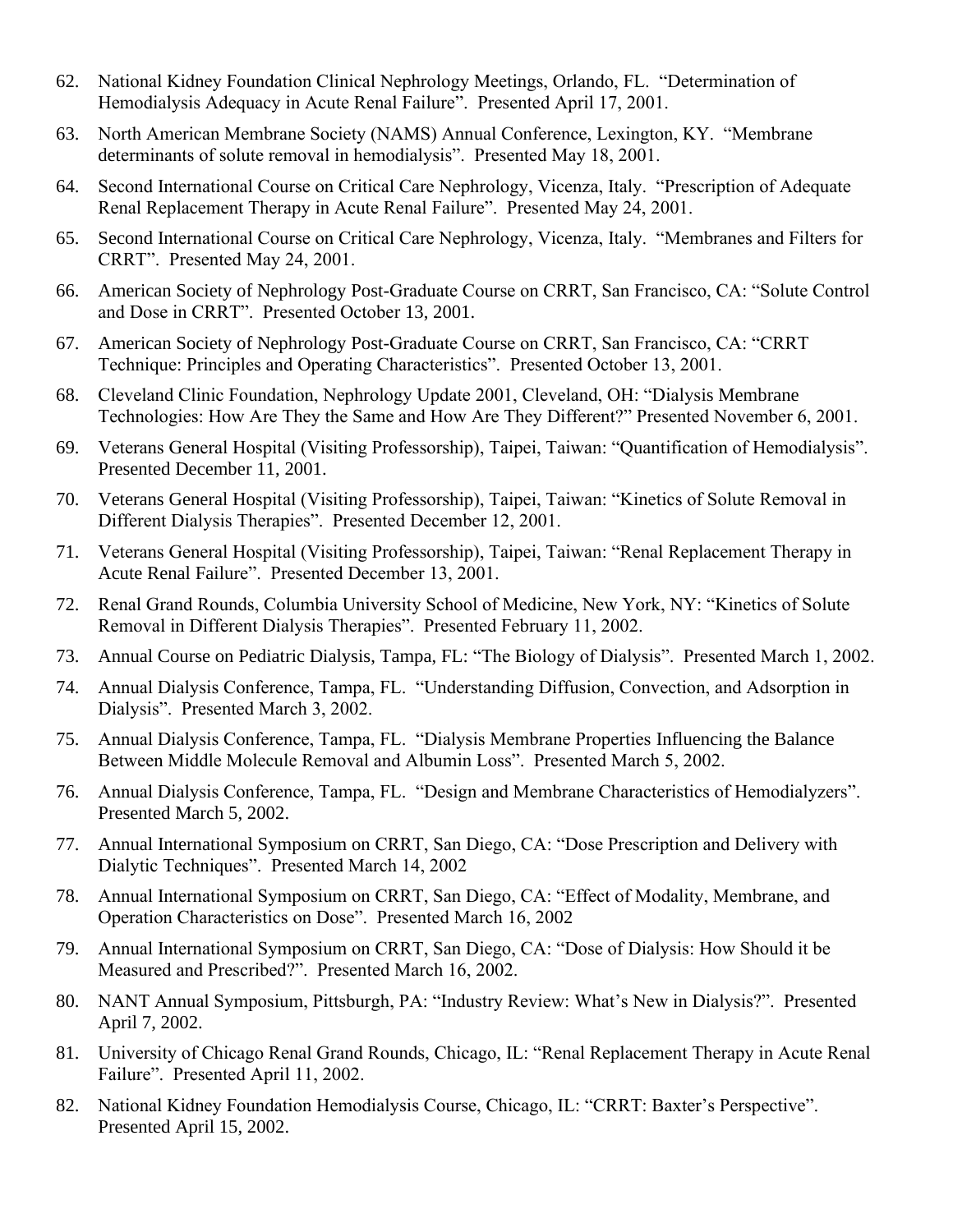- 83. ANNA Annual Symposium, Orlando, FL: "Beyond Clearance and Ultrafiltration: The Dialyzer Membrane and its Effects on Dialysis Patients". Presented May 24, 2002.
- 84. First International Course on Hemodialysis Technology, Vicenza, Italy. "Membranes for Dialysis: Composition, Structure, and Function." Presented June 21, 2002.
- 85. Nephrology Grand Rounds, Mayo Clinic, Rochester, MN. "Dialysis Dose in Acute Renal Failure". Presented August 6, 2002.
- 86. Invited Lecture, Mayo Clinic, Rochester, MN. "New Developments in Hemodialysis Membranes". Presented August 6, 2002.
- 87. Kidney Dialysis Foundation (KDF) State-of-the-Art Nephrology Course, Singapore: "Dialytic Management of Acute Renal Failure". Presented September 24, 2002.
- 88. Japanese Society for Artificial Organs, Sapparo, Japan: "Metabolic Control and Treatment Dose in Acute Renal Replacement Therapies". Presented October 3, 2002.
- 89. American Society of Nephrology Post-Graduate Course on Hemodialysis, Philadelphia, PA: "Determinants of Diffusive Solute Transport". Presented October 30, 2002.
- 90. American Society of Nephrology Annual Meeting, Philadelphia, PA, Invited presentation for "Novel Alternatives to Hemodialysis" symposium: "An Overview of Solute Removal in Non-Diffusive Modalities". Presented November 3, 2002.
- 91. International Conference on Dialysis: Advances in ESRD 2003, Miami, FL: "Acute Dialysis Quality Initiative (ADQI) Introduction and Definition of Acute Renal Failure." Presented January 30, 2003.
- 92. Annual International Symposium on CRRT, San Diego, CA: "CRRT>SLED>IHD: True or False". Presented March 8, 2003.
- 93. National Kidney Foundation Clinical Nephrology Meetings, Dallas, TX. "Assessing Kidney Function in the Patient with Acute Kidney Failure". Presented April 3, 2003.
- 94. Keystone ESRD Conference, Orlando, FL. "Daily Dialysis: The Options". Presented May 2, 2003.
- 95. Keystone ESRD Conference, Orlando, FL. "Treatment of Acute Renal Failure". Presented May 2, 2003.
- 96. Network 9/10 Annual Meeting, Indianapolis, IN: "Impact of the HEMO and ADEMEX Studies on Clinical Practice". Presented May 15, 2003.
- 97. National Kidney Foundation of Maine Annual Meeting, Portland, ME: "Hemofiltration in the Management of Acute and Chronic Renal Failure". Presented September 6, 2003.
- 98. National Kidney Foundation of Illinois Annual Meeting, Chicago, IL: "Alternative Modalities for the Management of Renal Failure". Presented September 14, 2003.
- 99. Midwest CRRT Symposium, Indianapolis, IN: "Dialysis Dosing in the Intensive Care Unit". Presented October 2, 2003.
- 100. American Society of Nephrology Post-Graduate Course on Peritoneal Dialysis, San Diego, CA: "Determinants of Diffusive and Convective Solute Transport". Presented November 12, 2003.
- 101. Third Symposium on Extra-renal Therapy in Intensive Care, Paris, France: "Are All Dialysis Methods Equivalent in Dose Delivery?" Presented December 4, 2003.
- 102. Third Symposium on Extra-renal Therapy in Intensive Care, Paris, France: "Non-conventional Renal Replacement Therapy in ARF" Presented December 5, 2003
- 103. International Society for Hemodialysis: Ultrafiltration and Beyond Symposium, San Antionio, TX: "Hemofiltration – Is It Better than Hemodialysis? Presented February 7, 2004.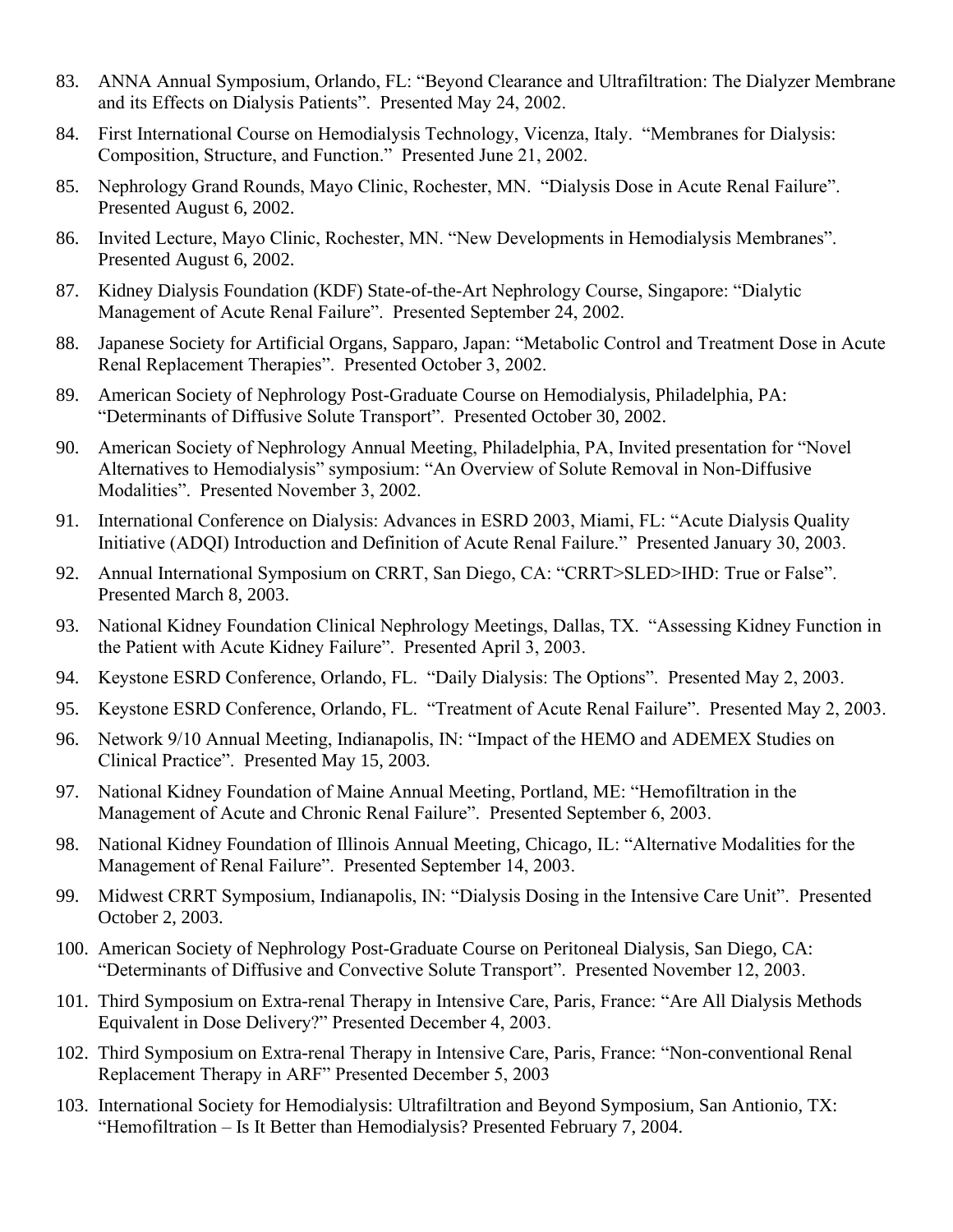- 104. National Kidney Foundation of Singapore, NephroAsia 2004, Singapore: "Polymers and Membranes in Haemodialysis". Presented February 12, 2004.
- 105. National Kidney Foundation of Singapore, NephroAsia 2004, Singapore: "Large Molecular Weight Uremic Toxins: Clinical Implications and Modalities for Removal". Presented February 12, 2004.
- 106. National Kidney Foundation Spring Clinical Meeting, Chicago, IL: "Fundamentals of Hemodialysis and Hemofiltration". Presented April 29, 2004.
- 107. Third International Course on Critical Care Nephrology, Vicenza, Italy. "Consensus and Recommendations from ADQI: Membranes, Techniques, and Operational Characteristics". Presented June 4, 2004.
- 108. Third International Course on Critical Care Nephrology, Vicenza, Italy. "Which Treatment for ARF in the ICU: CRRT". Presented June 4, 2004.
- 109. Third International Course on Critical Care Nephrology, Vicenza, Italy. "Membranes and Filters for CRRT". Presented June 4, 2004.
- 110. Da Fundacao Pro-Renal Symposium, Curitiba, Brazil: "Short Daily vs Nocturnal Hemodialysis". Presented July 16, 2004.
- 111. American Society of Nephrology Post-Graduate Course on Hemodialysis, St. Louis, MO: "Determinants of Diffusive and Convective Solute Transport". Presented October 27, 2004.
- 112. Annual Conference on Dialysis, Tampa, FL: "Uremic Toxins". Presented Febrary 27, 2005.
- 113. Annual Conference on Dialysis, Tampa, FL: "Laboratory and Clinical Studies of Efficiency of Various Volumes of HDF". Presented March 2, 2005.
- 114. National Kidney Foundation Spring Clinical Meeting, Washington, DC: "Dialysis Prescription in Acute Kidney Disease: Frequency vs Dose". Presented May 6, 2005.
- 115. Hong Kong Society of Nephrology Annual Meeting, Hong Kong, China: "Determinants of Treatment Dose in CRRT". Presented September 10, 2005.
- 116. Hong Kong Society of Nephrology Annual Meeting, Hong Kong, China: "Factors Influencing the Outcome of Patients Treated with CRRT". Presented September 11, 2005.
- 117. American Society of Nephrology Post-Graduate Course, Philadelphia, PA: "Factors Influencing Dialytic Mass Transfer". Presented November 8, 2005.
- 118. University of Utah, Nephrology Grands Rounds, Salt Lake City, UT: "Dialytic Management of ARF in the ICU". Presented December 7, 2005.
- 119. Annual Conference on Dialysis, San Francisco, CA: "Uremic Toxins". Presented February 25, 2006.
- 120. Annual Conference on Dialysis, San Francisco, CA: "The Wide Spectrum of Uremic Toxins". Presented February 27, 2006.
- 121. Conference on Continuous Blood Purification, Nanjing, China: "Determinants of Dose in CBP therapy". Presented May 13, 2006.
- 122. Kidney Disease Foundation State-of-the-Art Nephrology Course, Singapore: "Update on Hemodialysis Adequacy Trials". Presented September 10, 2006.
- 123. Kidney Disease Foundation State-of-the-Art Nephrology Course, Singapore: "New Dialysis Technologies". Presented September 10, 2006.
- 124. Kidney Disease Foundation State-of-the-Art Nephrology Course, Singapore: "Dialytic Management of Acute Renal Failure in the ICU". Presented September 10, 2006.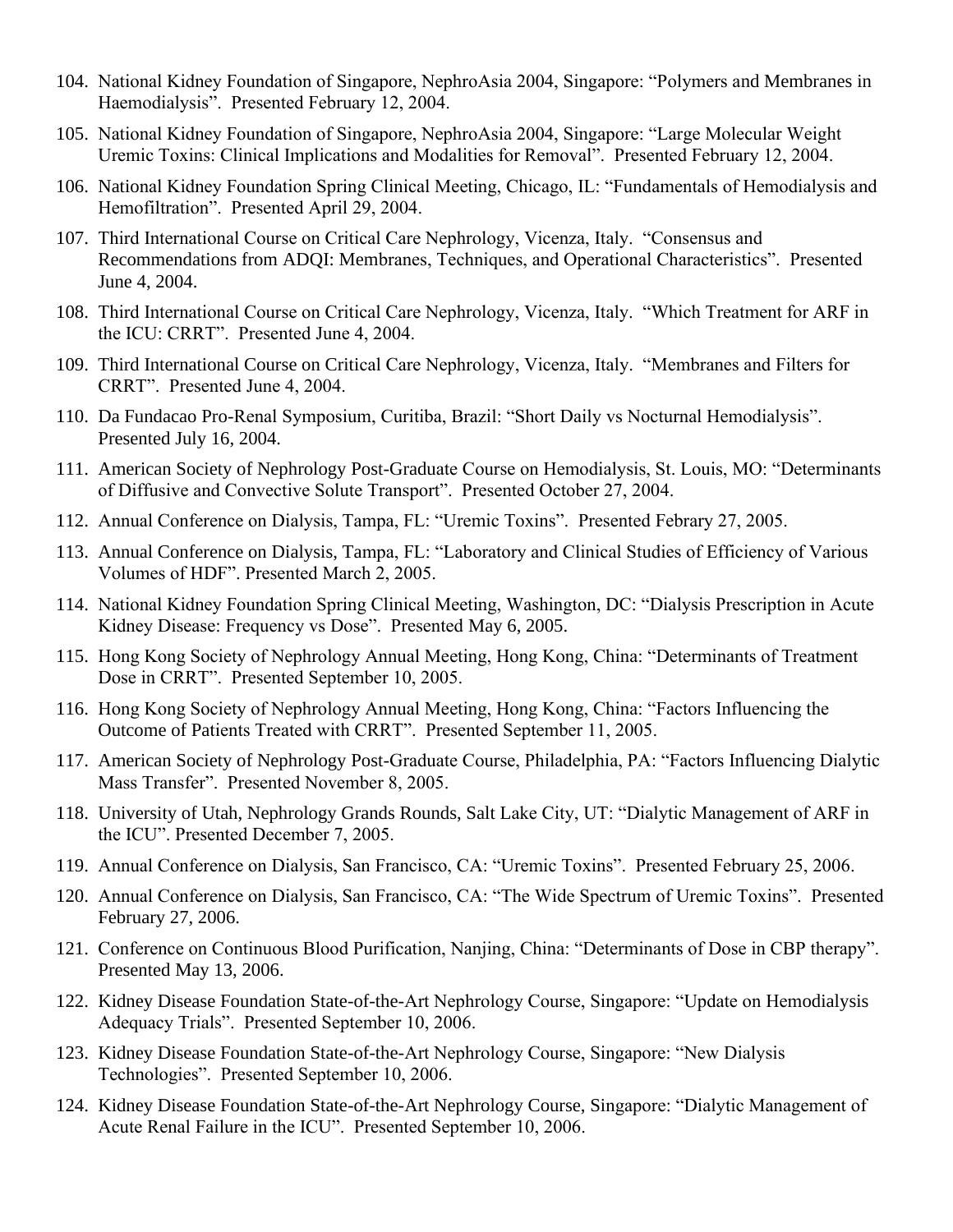- 125. University of Pennsylvania, Joint Critical Care/Nephrology Conference: "Dialytic Management of Acute Renal Failure". Presented November 3, 2006.
- 126. Hong Kong Society of Critical Care Medicine Annual Meeting, Hong Kong, China: "CRRT Dose Prescription: Practical Considerations". Presented November 11, 2006.
- 127. Hong Kong Society of Critical Care Medicine Annual Meeting, Hong Kong, China: "Recent Clinical Advances in the Management of Critically Ill Patients with Acute Renal Failure". Presented November 11, 2006.
- 128. World Congress of Internal Medicine, Taipei, Taiwan: "Extracorporeal Ultrafiltration in Refractory Congestive Heart Failure". Presented November 13, 2006.
- 129. Indian Society of Nephrology, Bhubaneswar, India: "Recent Clinical Advances in the Management of Critically Ill Patients with Acute Renal Failure". Presented December 2, 2006.
- 130. Karolinska University Post-Graduate Course on Critical Care Nephrology, Stockholm, Sweden: "Dose Determinants in CRRT". Presented December 5, 2006.
- 131. Indian Society of Critical Care Medicine Annual Congress, Kochin, India: "CRRT Dose: Practical Considerations". Presented February 7, 2007.
- 132. Indian Society of Critical Care Medicine Annual Congress, Kochin, India: "Dialytic Management of Critically Ill Patients with Acute Renal Failure". Presented February 8, 2007.
- 133. Indian Society of Critical Care Medicine Annual Congress, Kochin, India: "Debate: CRRT is the Preferred Modality for Managing Critically Ill Patients with Acute Renal Failure". Presented February 11, 2007.
- 134. Annual Conference on Dialysis, Denver, CO: "Uremic Toxins". Presented February 17, 2007.
- 135. International Consensus Conference in Intensive Care Medicine, Montreal, Canada: "Which renal replacement techniques can we use?" Presented May 4, 2007.
- 136. International Course on Critical Care Nephrology, Vicenza, Italy. "CRRT Operating Characteristics". Presented May 31, 2007.
- 137. Nephrology Club of Eastern Province, Saudi Arabia, Al Khobar, Saudi Arabia: "CRRT vs SLED". Presented June 26, 2007.
- 138. CRRT Symposium, Dubai, United Arab Emirates: "Dialytic Management of Critically Ill Patients with Acute Renal Failure". Presented June 27, 2007.
- 139. North American Annual Symposium on Dialysis and Transplantation, Wailea, Hawaii: "Recent Clinical Advances in the Management of Critically Ill Patients with Acute Renal Failure". Presented July 10, 2007.
- 140. North American Annual Symposium on Dialysis and Transplantation, Wailea, Hawaii: "Reassessment of Hemodialysis Adequacy in ESRD". Presented July 12, 2007.
- 141. University of Kentucky Nephrology Conference, Lexington, KY: "Recent Clinical Advances in the Management of Critically Ill Patients with Acute Renal Failure". Presented July 24, 2007
- 142. University of California Los Angeles Nephrology Conference, Los Angeles, CA: "Recent Clinical Advances in the Management of Critically Ill Patients with Acute Renal Failure". Presented August 29, 2007
- 143. Midwest CRRT Conference, Indianapolis, IN: "Improving the Chances of Renal Recovery". Presented September 21, 2007.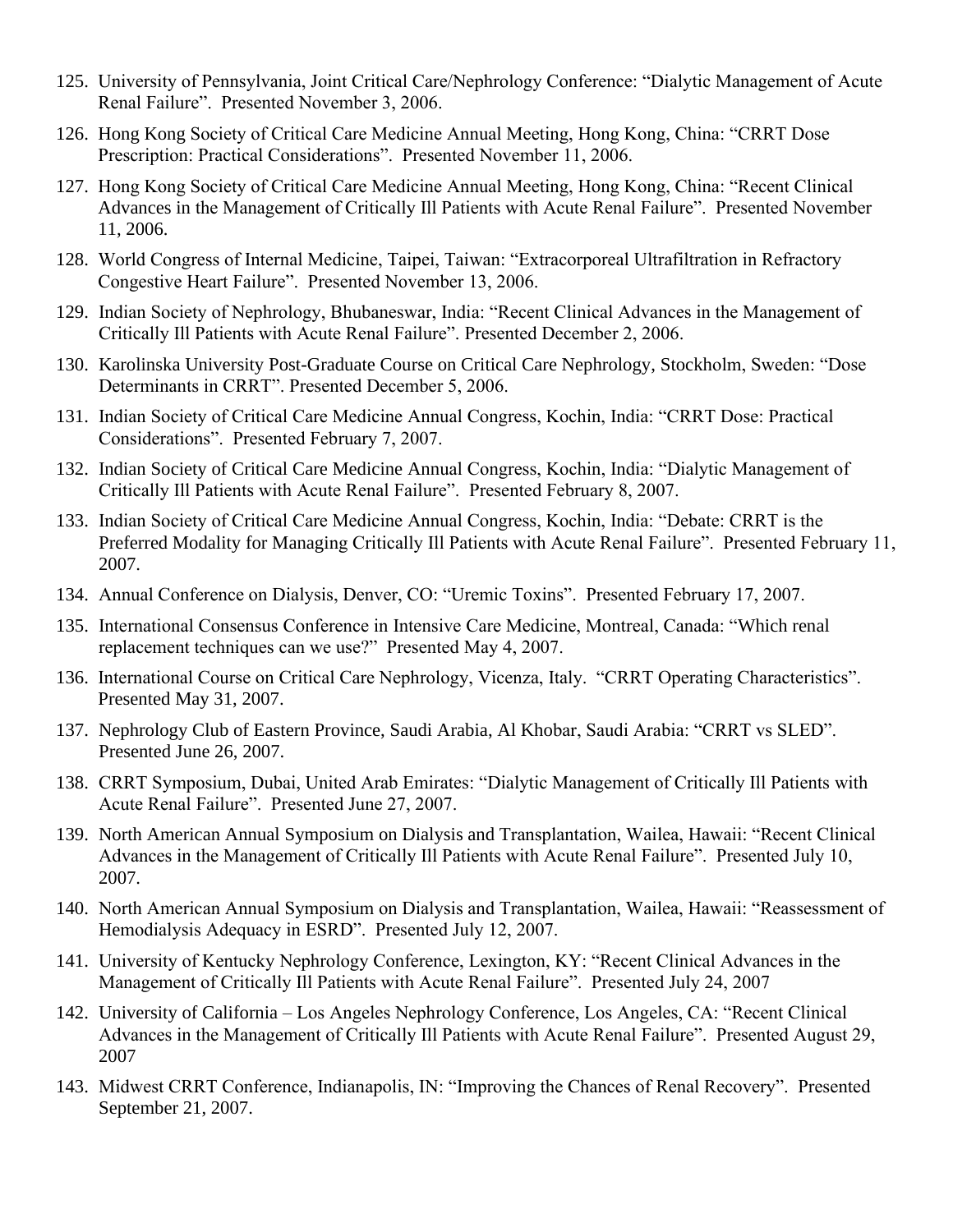- 144. CRRT in Critical Care/Nephrology Symposium, Edmonton, Canada: "Intensity of Therapy: CRRT Dosing". Presented November 9, 2007.
- 145. Australian Symposium on Critical Care Nephrology, Melbourne, Australia: "CVVHD vs CVVH vs CVVHDF". Presented November 30, 2007.
- 146. University of Louisville Nephrology Conference, Louisville, KY: "Recent Clinical Advances in the Management of Critically Ill Patients with Acute Renal Failure". Presented January 11, 2008.
- 147. Annual International Symposium on CRRT, San Diego, CA: "Solute Control and Dose". Presented February 27, 2008.
- 148. Annual International Symposium on CRRT, San Diego, CA: "Operating Principles of CRRT". Presented February 27, 2008.
- 149. University of Cincinnati Nephrology Conference, Cincinnati, OH: "Recent Clinical Advances in the Management of Critically Ill Patients with Acute Renal Failure". Presented April 9, 2008.
- 150. Karolinska University Post-Graduate Course on Critical Care Nephrology, Stockholm, Sweden: "Determinants of Treatment Dose in CRRT". Presented April 16, 2008.
- 151. Asia Pacific Congress of Nephrology, Kuala Lumpur, Malaysia: "Outcome Comparisons of Intermittent and Continuous Dialysis Modalities in Acute Kidney Injury: What Do They Mean?" Presented May 6, 2008.
- 152. Asia Pacific Congress of Nephrology, Kuala Lumpur, Malaysia: "Renal Recovery After Acute Kidney Injury" Presented May 6, 2008.
- 153. Cleveland Clinic Innovations in Uremia Research Conference, Cleveland, OH: "Blood-Membrane Interactions and Solute Clearance". Presented May 15, 2008.
- 154. Chinese Society of Critical Care Medicine, Hangzhou, China: "Delivery of Renal Replacement Therapy in the ICU for AKI: Patient Outcome Considerations". Presented May 24, 2008.
- 155. West China Hospital Symposium on Acute Kidney Injury, Chengdu, China: "Factors Influencing the Outcome of Critically Ill Patients with Acute Kidney Injury". Presented June 14, 2008.
- 156. West China Hospital Symposium on Acute Kidney Injury, Chengdu, China: "The Acute Renal Failure Trial Network (ATN) Study: Implications for Clinical Practice". Presented June 14, 2008.
- 157. DaVita Clinical Conference, Ontario, CA: " Factors Influencing the Outcome of Critically Ill Patients with AKI". Presented June 19, 2008.
- 158. IMIM Congress, Acapulco, Mexico: "CRRT: Standard of Care for the Management of Critically Ill Patients with AKI". Presented August 22, 2008.
- 159. Catholic Medical Center Annual Nephrology Conference, Seoul, Korea: "Dialytic Management of the Septic AKI Patient". Presented September 21, 2008.
- 160. Good Samaritan Hospital Nephrology Seminar, Cincinnati, OH: "Dialytic Management of AKI". Presented October 7, 2008.
- 161. Tampa General Hospital Nephrology Seminar, Tampa, FL: "Dialytic Management of AKI in the ICU: Recent Clinical Outcome Data". Presented October 14, 2008.
- 162. Asia Pacific Congress of Critical Care Medicine, Sydney, Australia: "The ATN Trial: Implications for Clinical Practice". Presented October 30, 2008.
- 163. Asia Pacific Congress of Critical Care Medicine, Sydney, Australia: "Renal Recovery After AKI: Clinical and Health Economic Implications". Presented October 30, 2008.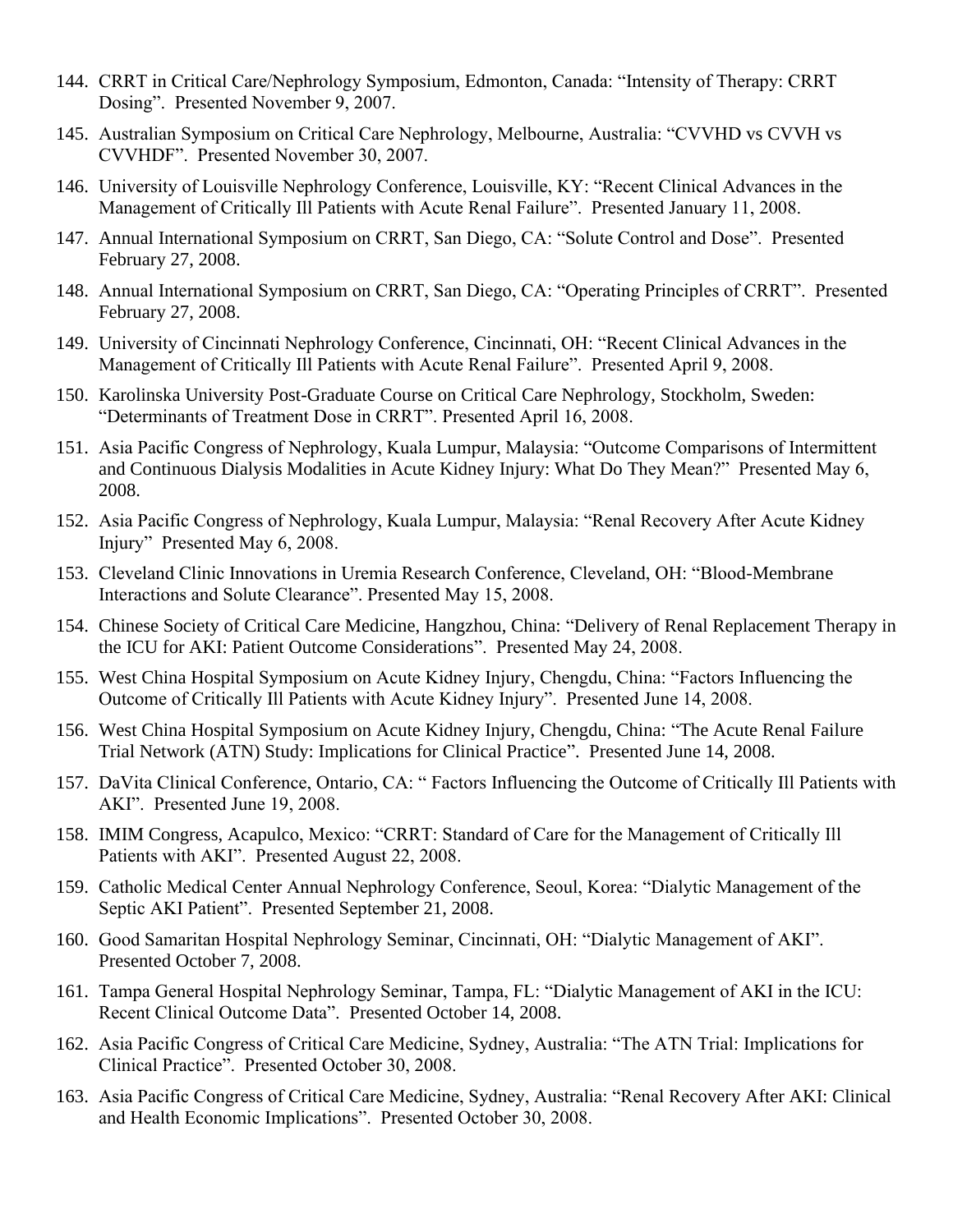- 164. ExtraRenal Therapy in Intensive Care (ERTIC) congress, Paris, France: "Dialysis Dose in Practice". Presented December 12, 2008.
- 165. ExtraRenal Therapy in Intensive Care (ERTIC) congress, Paris, France: "Enhancements in Technology: Modified Membranes". Presented December 12, 2008.
- 166. Annual International Symposium on CRRT, San Diego, CA: "Operating Principles of CRRT". Presented February 25, 2009.
- 167. Annual International Symposium on CRRT, San Diego, CA: "Dialysis Dose Prescription and Delivery". Presented February 26, 2009
- 168. Australia New Zealand Intensive Care Society Annual Meeting, Noosa, Australia: "Why the RENAL Trial is Important and Needed". Presented March 13, 2009.
- 169. Blood Purification Conference, Jinan, China: "Extracorporeal Management of the Septic Patient". Presented March 15, 2009.
- 170. Blood Purification Conference, Jinan, China: "Update from the 2009 CRRT Conference: CRRT Dose". Presented March 15, 2009.
- 171. Critical Care Nephrology Conference, Wuhan, China: "Recent Clinical Advances in Managing Critically Ill Patients with AKI". Presented March 16, 2009.
- 172. Malaysian Society of Nephrology Annual Congress, Johor Bahru, Malaysia: "Staging of AKI: Does it Make a Difference?" Presented April 26, 2009.
- 173. Malaysian Society of Nephrology Annual Congress, Johor Bahru, Malaysia: "Improving Outcome of AKI in the ICU: Are we Getting Better?" Presented April 26, 2009.
- 174. Critical Care Nephrology Conference, Hangzhou, China: "CRRT vs IHD: A Critical Analysis". Presented May 9, 2009.
- 175. Critical Care Nephrology Conference, Hangzhou, China: "Highlights from the 2009 CRRT Conference". Presented May 9, 2009.
- 176. University of Minnesota Nephrology Conference, Minneapolis, MN: "Improving Outcomes of AKI in the ICU: Are We Getting Better?" Presented June 16, 2009.
- 177. North American Society for Dialysis and Transplantation Annual Meeting, Maui, Hawaii: "Dialytic Management of AKI in the ICU". Presented July 14, 2009.
- 178. North American Society for Dialysis and Transplantation Annual Meeting, Maui, Hawaii: "The Role of AKI in the Development of ESRD". Presented July 16, 2009.
- 179. Webinar: "Fluid Overload in Critically Ill Patients with AKI". Presented August 3, 2009.
- 180. Critical Care Conference, Auckland, New Zealand: "CRRT of SLED for AKI in the ICU?" Presented August 12, 2009.
- 181. International Society for Hemodialysis Annual Congress, Hong Kong, China: "The Role of Convection in Different Dialysis Modalities Used for AKI". Presented August 30, 2009.
- 182. International Society for Hemodialysis Annual Congress, Hong Kong, China: "Dose of CRRT: Does it Really Matter". Presented August 30, 2009.
- 183. Prince of Wales Hospital Clinical Conference, Hong Kong, China: "Extracorporeal Approaches to Immunomodulation in Septic Conditions". Presented August 31, 2009.
- 184. Critical Care Nephrology Conference, Seoul, Korea: "CRRT for the Management of Critically Ill Patients with AKI". Presented September 4, 2009.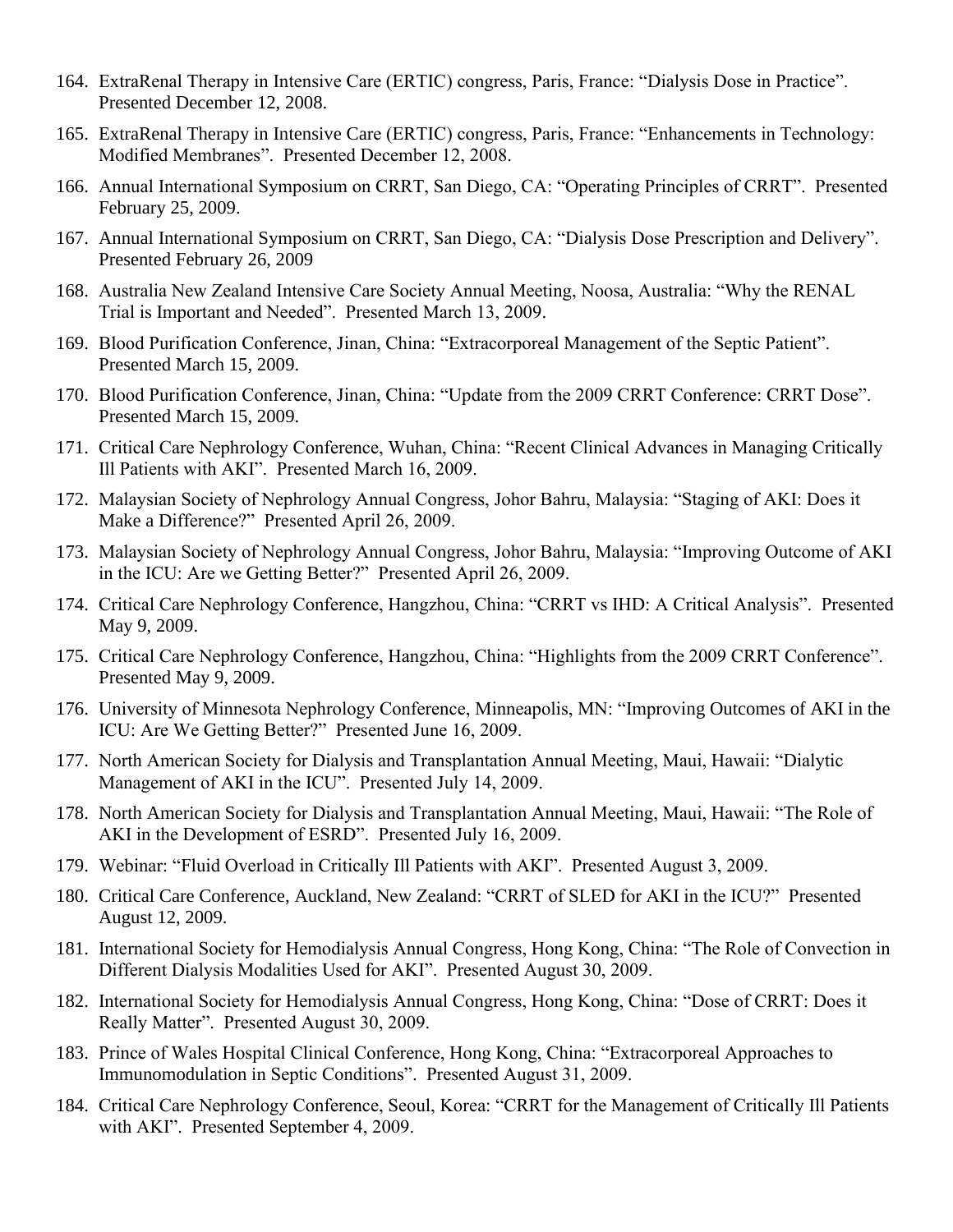- 185. Taiwan Society of Nephrology Annual Meeting, Tainan, Taiwan: "Recent Clinical Advances in the Management of Critically Ill Patients with Acute Kidney Injury". Presented December 13, 2009.
- 186. Asian Intensive Care Congress, Hong Kong, China: "Evidence-Based Management of Critically Ill Patients with Acute Kidney Injury". Presented December 14, 2009.
- 187. Annual Congress of SRLF, Paris, France: "Innovative Approaches to the Extracorporeal Management of Critically Ill Septic Patients". Presented January 22, 2010.
- 188. UCLA Renal Conference, Los Angeles, CA: Dialytic Management of Acute Kidney Injury". Presented March 3, 2010.
- 189. Changi General Hospital Critical Care Conference, Singapore: "Update in Acute Kidney Injury". Presented April 23, 2010.
- 190. Malaysian Society of Nephrology Annual Congress, Kuching, Malaysia: "Dialysis Dose in the Critically ill: Does It Really Matter?" Presented April 24, 2010.
- 191. Malaysian Society of Nephrology Annual Congress, Kuching, Malaysia: "Intermittent, SLED or Continuous: Which to Choose?" Presented April 24, 2010.
- 192. University of Missouri Renal Grand Rounds, Columbia, Missouri: "Dialytic Management of Critically Ill Patients with Acute Kidney Injury". Presented May 24, 2010.
- 193. Hôpitaux Universitaires de Genève (HUG) Nephrology Conference, Geneva, Switzerland: "New Developments in CRRT and AKI". Presented September 3, 2010.
- 194. Swiss Society of Intensive Care Medicine Annual Congress, Lausanne, Switzerland: "Do We Need CRRT Doses of 35 mL/kg/hr?" Presented September 4, 2010.
- 195. Swiss Society of Intensive Care Medicine Annual Congress, Lausanne, Switzerland: "Should We Stress Endotoxin or Cytokine Removal in Sepsis?" Presented September 4, 2010.
- 196. International Society of Blood Purification Annual Congress, Los Angeles, CA: CRRT: It is Costly and We Don't Have Many Nurses. When and Why Should We Use It?" Presented September 26, 2010.
- 197. Malaysian Society of Nephrology Critical Care Nephrology Post-Graduate Course, Kuala Lumpur, Malaysia: "Modality of RRT in ICU: Continuous, Intermittent or In-between?" Presented October 1, 2010.
- 198. Malaysian Society of Nephrology Critical Care Nephrology Post-Graduate Course, Kuala Lumpur, Malaysia: "What is the appropriate dose for CRRT?" Presented October 1, 2010.
- 199. Japanese Society of Acute Blood Purification, Yokohama, Japan: "Current status of acute blood purification in critical care in the world". Presented October 23, 2010.
- 200. Japanese Society of Acute Blood Purification, Yokohama, Japan: "The RENAL Trial: More Evidence Supporting the Clinical Benefits of the AN69 Membrane for CRRT". Presented October 24, 2010.
- 201. I Iberian Meeting Advances in Intensive Care in Nephrology, Malaga, Spain: "What Does the Future Hold for Renal Replacement Therapy?" Presented November 23, 2010.
- 202. Hong Kong Society of Critical Care Medicine, Hong Kong, China: "The RENAL Trial: Clinical Outcomes". Presented December 12, 2010.
- 203. Hong Kong Society of Critical Care Medicine, Hong Kong, China: "Extracorporeal Approaches to Immunomodulation in Septic Conditions ". Presented December 12, 2010.
- 204. Ohio State University Nephrology Conference, Columbus, OH: "Renal Replacement Therapy for Acute Kidney Injury". Presented January 7, 2011.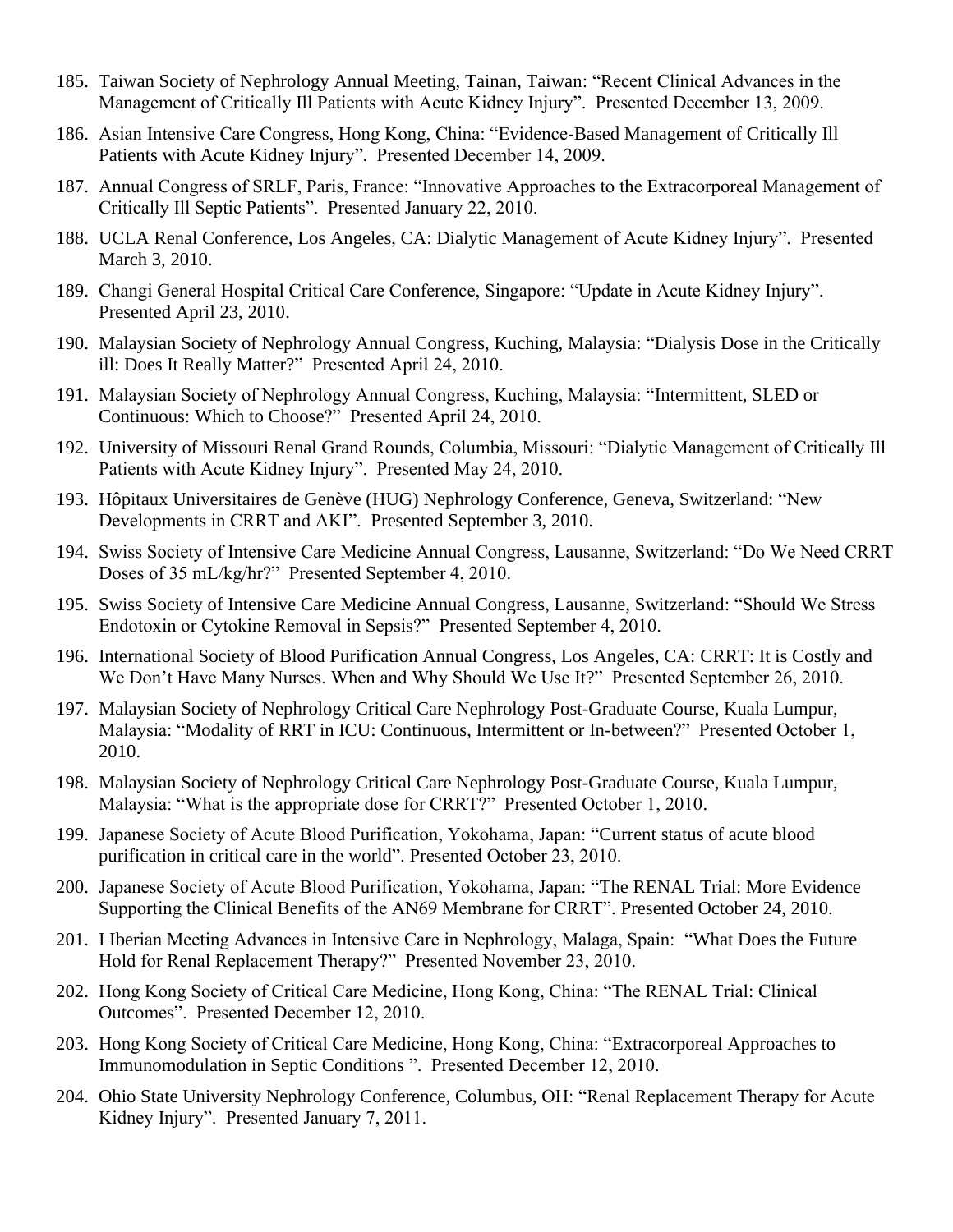- 205. International Society for Hemodialysis Annual Congress, New Delhi, India: "Extracorporeal Therapy of Sepsis". Presented March 4, 2011.
- 206. International Society for Hemodialysis Annual Congress, New Delhi, India: "The Story of Membranes in Dialysis". Presented March 4, 2011.
- 207. 18th International Intensive Care Symposium of the Turkish Society of Intensive Care Medicine, Istanbul, Turkey: "Choice of Modality and Timing of CRRT for Best Patient Outcome in Acute Kidney Injury." Presented April 30, 2011.
- 208. Chinese Society of Critical Care Medicine Annual Congress, Guangzhou, China: "Is your critically ill patient drowning?" Presented May 27, 2011.
- 209. Chinese Society of Critical Care Medicine Annual Congress, Guangzhou, China: "Non-renal application of CRRT: ADQI report" Presented May 27, 2011.
- 210. Chinese Society of Critical Care Medicine Annual Congress, Guangzhou, China: "Extracorporeal approaches to immunomodulation in septic conditions beyond the IVOIRE study" Presented May 27, 2011.
- 211. Annual Critical Care Conference in Thailand, Bangkok, Thailand: "Fluid Overload in Critical Illness". Presented July 13, 2012.
- 212. Annual Critical Care Conference in Thailand, Bangkok, Thailand: "New Trends in CRRT". Presented July 14, 2012.
- 213. Renal Support in the Critically Ill Conference, Melbourne, Australia: "Fluids and "Balance" How Far Have We Come?" Presented July 17, 2012.
- 214. Cedar-Sinai Medical Center Renal Grand Rounds, Los Angeles, CA: "Renal Recovery After Acute Kidney Injury". Presented October 2, 2012.
- 215. London Acute Kidney Injury Network: AKI Academy, London, UK: "Innovative Extracorporeal Therapies in AKI". Presented November 30, 2012.
- 216. Renal Grand Rounds, VA Medical Center, San Antonio, Texas: "CRRT in the Management of Acute Kidney Injury". Presented February 6, 2013.
- 217. Annual Dialysis Conference, Seattle, WA: "Approach in the Management of Cardiorenal Syndrome". Presented March 11, 2013.
- 218. Annual Dialysis Conference, Seattle, WA: "A comparison of solute and fluid removal in different dialytic modalities". Presented March 11, 2013.
- 219. WCN AKI Satellite Symposium, Shanghai, China: "Renal Recovery After AKI: Clinical and Health Economic Considerations". Presented June 6, 2013.
- 220. International Course on Critical Care Nephrology, Vicenza, Italy: "The CRRT Machine: a multitasking platform?" Presented June 12, 2013.
- 221. International Course on Critical Care Nephrology, Vicenza, Italy: "New Membranes and their use in CRRT". Presented June 13, 2013.
- 222. Israeli Society of Critical Care Medicine, Haifa, Israel: "New Data About Citrate Anticoagulation in CRRT". Presented June 28, 2013.
- 223. International Society for Hemodialysis Annual Meeting, Shanghai, China: "Renal Recovery After Severe AKI Requiring RRT: New Clinical Findings". Presented September 12, 2014.
- 224. International Society for Hemodialysis Annual Meeting, Shanghai, China: "Health Economics of Severe AKI Requiring RRT". Presented September 12, 2014.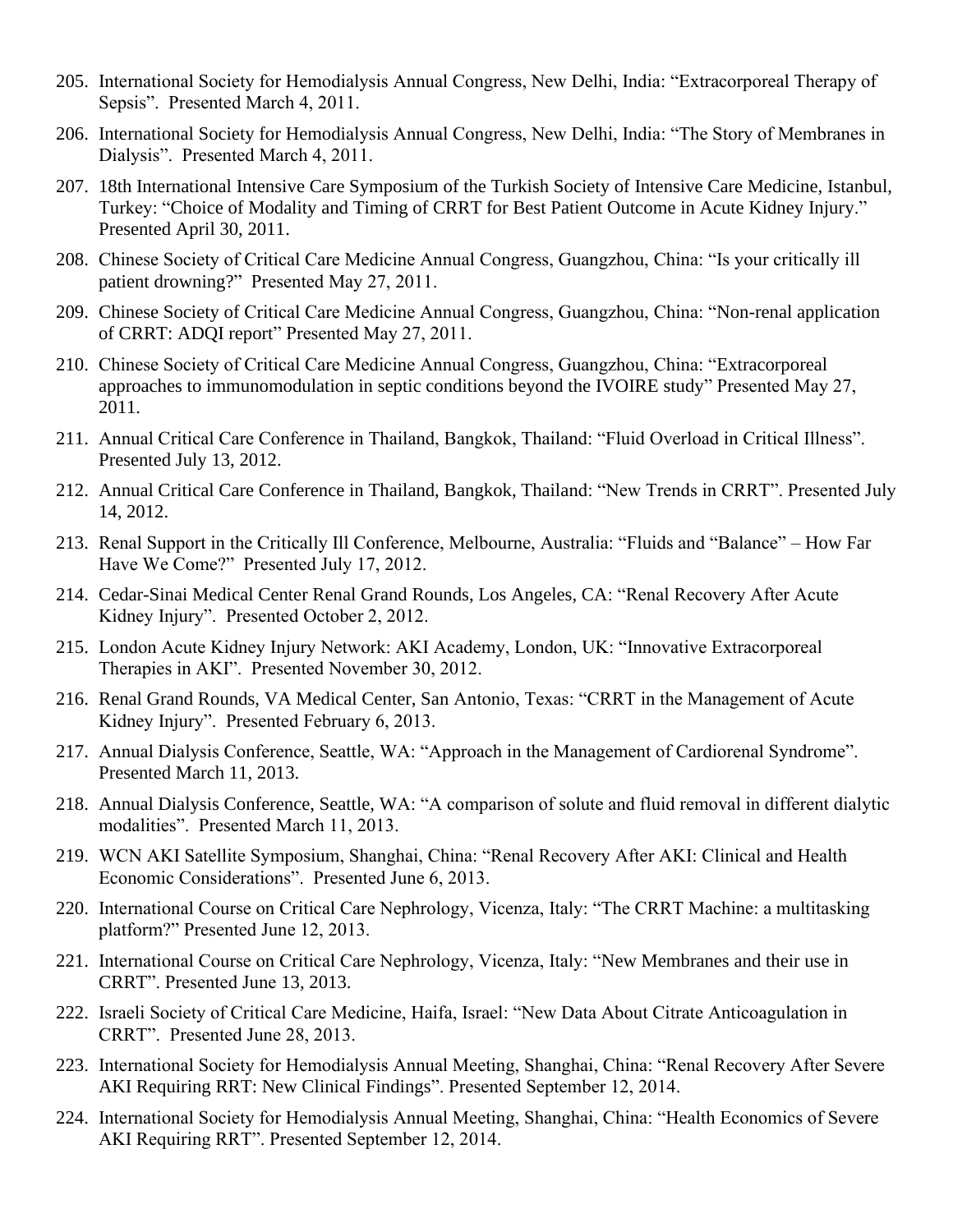- 225. Japan Society for Blood Purification in Critical Care Annual Meeting, Chiba City, Japan: "Membrane Evolution in Acute Blood Purification: Beyond AKI". Presented October 10, 2014.
- 226. AKI Forum, Shanghai, China: "Renal Recovery After AKI". Presented March 29, 2015.
- 227. AKI Forum, Shanghai, China: "Drug Dosing During Acute RRT". Presented March 29, 2015.
- 228. Critical Care Nephrology Course/International Critical Care Medicine Forum, Mexico City, Mexico: "Fluid Balance in CRRT". Presented July 22, 2015.
- 229. Critical Care Nephrology Course/International Critical Care Medicine Forum, Mexico City, Mexico: "AKI and Long-Term Dialysis Dependence". Presented July 22, 2015.
- 230. International Critical Care Medicine Forum, Mexico City, Mexico: "Fluid Balance in AKI Patients". Presented July 23, 2015.
- 231. International Society for Hemodialysis Annual Meeting, Kuala Lumpur, Malaysia: "Treatment Options for Fluid Overload in Cardiorenal Syndrome". Presented September 14, 2015.
- 232. International Society for Hemodialysis Annual Meeting, Kuala Lumpur, Malaysia: "Dialysis Dosing in AKI". Presented September 15, 2015.
- 233. International Society for Hemodialysis Annual Meeting, Kuala Lumpur, Malaysia: "Drug Dosing During RRT for AKI". Presented September 15, 2015.
- 234. University of Washington College of Engineering, Department of Mechanical Engineering Seminar Series, Seattle, WA: "Artificial Kidney: Clinical and Technological Overview". Presented March 8, 2016.
- 235. International Renal Research Institute of Vicenza (IRRIV), Vicenza, Italy: "Management of Fluid Overload in Critically Ill Patients". Presented July 28, 2016.
- 236. International Renal Research Institute of Vicenza (IRRIV), Vicenza, Italy: "RRT Dose in AKI: New Perspectives". Presented August 1, 2016.
- 237. International Society for Blood Purification Annual Meeting, Hiroshima, Japan: "Membrane Evaluation in Acute Blood Purification". Presented September 8, 2016.
- 238. International Society for Blood Purification Annual Meeting, Hiroshima, Japan: "What is the Best Kinetic Modeling Approach in Dialysis?" Presented September 8, 2016.
- 239. Annual Dialysis Conference, Long Beach, CA: "RRT Initiation in AKI: Early or Late?". Presented March 12, 2017.
- 240. Annual Dialysis Conference, Long Beach, CA: "Managing Fluid Overload in the ICU". Presented March 12, 2017.
- 241. Annual Dialysis Conference, Long Beach, CA: "The Future of Extracorporeal Therapies". Presented March 13, 2017.
- 242. Annual Dialysis Conference, Long Beach, CA: "Advances in Hemodialysis Technology". Presented March 13, 2017.
- 243. AKI Forum, Shanghai, China: "Future of Critical Care: Renal Support in 2027". Presented April 1, 2017.
- 244. AKI Forum, Shanghai, China: "Dosing of CRRT: A Reappraisal". Presented April 1, 2017.
- 245. Chinese Society of Critical Care Medicine Annual Meeting, Xi'an, China: "Septic AKI: What Happens to the Kidney?" Presented May 27, 2017.
- 246. Chinese Society of Critical Care Medicine Annual Meeting, Xi'an, China: "Blood Purification and Immune Regulation". Presented May 27, 2017.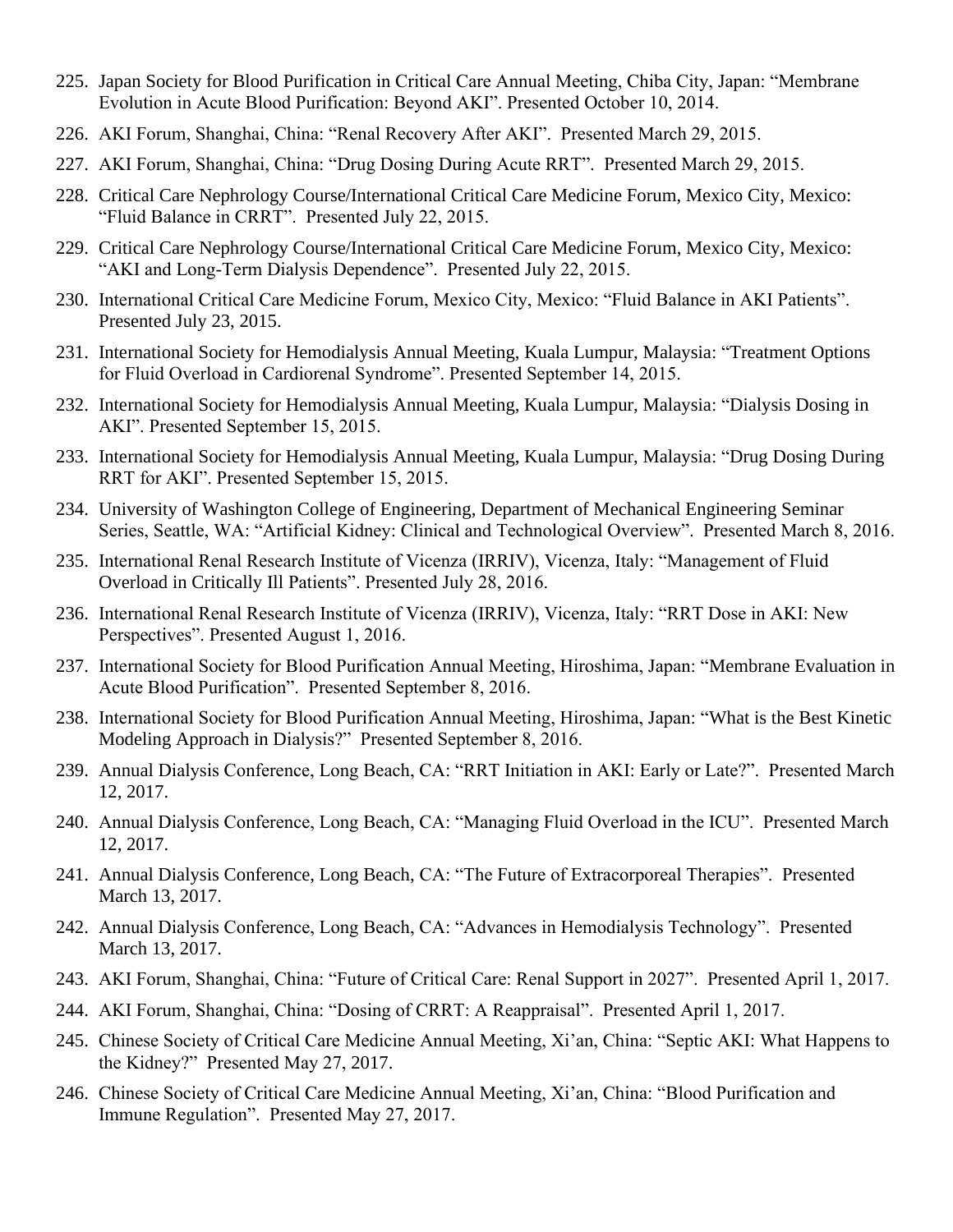- 247. Chinese Society of Critical Care Medicine Annual Meeting, Xi'an, China: "Evolution of CRRT Over the Next Decade". Presented May 27, 2017.
- 248. Chinese Society of Critical Care Medicine Annual Meeting, Xi'an, China: "Timing of RRT in AKI: Early or Late?". Presented May 28, 2017.
- 249. International Course on Critical Care Nephrology, Vicenza, Italy: "Extracorporeal Membrane Separation Techniques for Sepsis". Presented June 15, 2017.
- 250. International Society for Hemodialysis Annual Meeting, Bangkok, Thailand: "The Future of Critical Care: Renal Support in 2027". Presented August 3, 2017.
- 251. International Society for Hemodialysis Annual Meeting, Bangkok, Thailand: "Evolution of Extracorporeal Organ Support in Critically Ill Patients". Presented August 4, 2017.
- 252. 1st Asia Pacific AKI CRRT Conference, Kuala Lumpur, Malaysia: "Dialysis Dose in AKI". Presented August 20, 2017.
- 253. 1st Asia Pacific AKI CRRT Conference, Kuala Lumpur, Malaysia: "The Future of Critical Care: Renal Support in 2027". Presented August 20, 2017.
- 254. 1st Asia Pacific AKI CRRT Conference, Kuala Lumpur, Malaysia: "Integrating Multidisciplinary Support Team for CRRT Delivery". Presented August 20, 2017.
- 255. Japanese Society for Artificial Organs Annual Meeting, Tokyo, Japan: "Hemodialysis Membranes: State of the Art Review". Presented September 2, 2017.
- 256. Japanese Society for Artificial Organs Annual Meeting, Tokyo, Japan: "The Future of Critical Care: Renal Support in 2027". Presented September 3, 2017.
- 257. Zhongshan Hospital/Fudan University Course on Quality in CRRT, Shanghai, China: "Establishing a Framework for Quality Metric Development in CRRT". Presented September 17, 2017.
- 258. Zhongshan Hospital/Fudan University Course on Quality in CRRT, Shanghai, China: "Integrating Multidisciplinary Support Team for CRRT Delivery: Quality Considerations". Presented September 17, 2017.
- 259. International Course on Critical Care Nephrology, Vicenza, Italy: "Membranes for CRRT". Presented June 12, 2018.
- 260. International Course on Critical Care Nephrology, Vicenza, Italy: "Membrane and Filter-Related Problems in CRRT". Presented June 14, 2018.
- 261. University of Washington Innovations in Dialysis/Expediting Advances Symposium: "Hemodialysis Membranes: State-of-the-Art". Presented August 20, 2018.
- 262. Asia-Pacific AKI/CRRT Conference, Taipei, Taiwan: "Advances in CRRT: Where are We Today?" Presented September 23, 2018.
- 263. West Lake International Critical Care Blood Purification Conference, Hangzhou, China: "40 Years of CRRT: Membranes and Sorbents". Presented November 3, 2018.
- 264. International Course on Critical Care Nephrology, Vicenza, Italy: "Membranes for CRRT". Presented May 28, 2019.
- 265. International Course on Critical Care Nephrology, Vicenza, Italy: "Membrane and Filter-Related Problems in CRRT". Presented May 30, 2019.
- 266. International Course on Critical Care Nephrology, Vicenza, Italy: "How to Choose a Membrane". Presented October 27, 2021.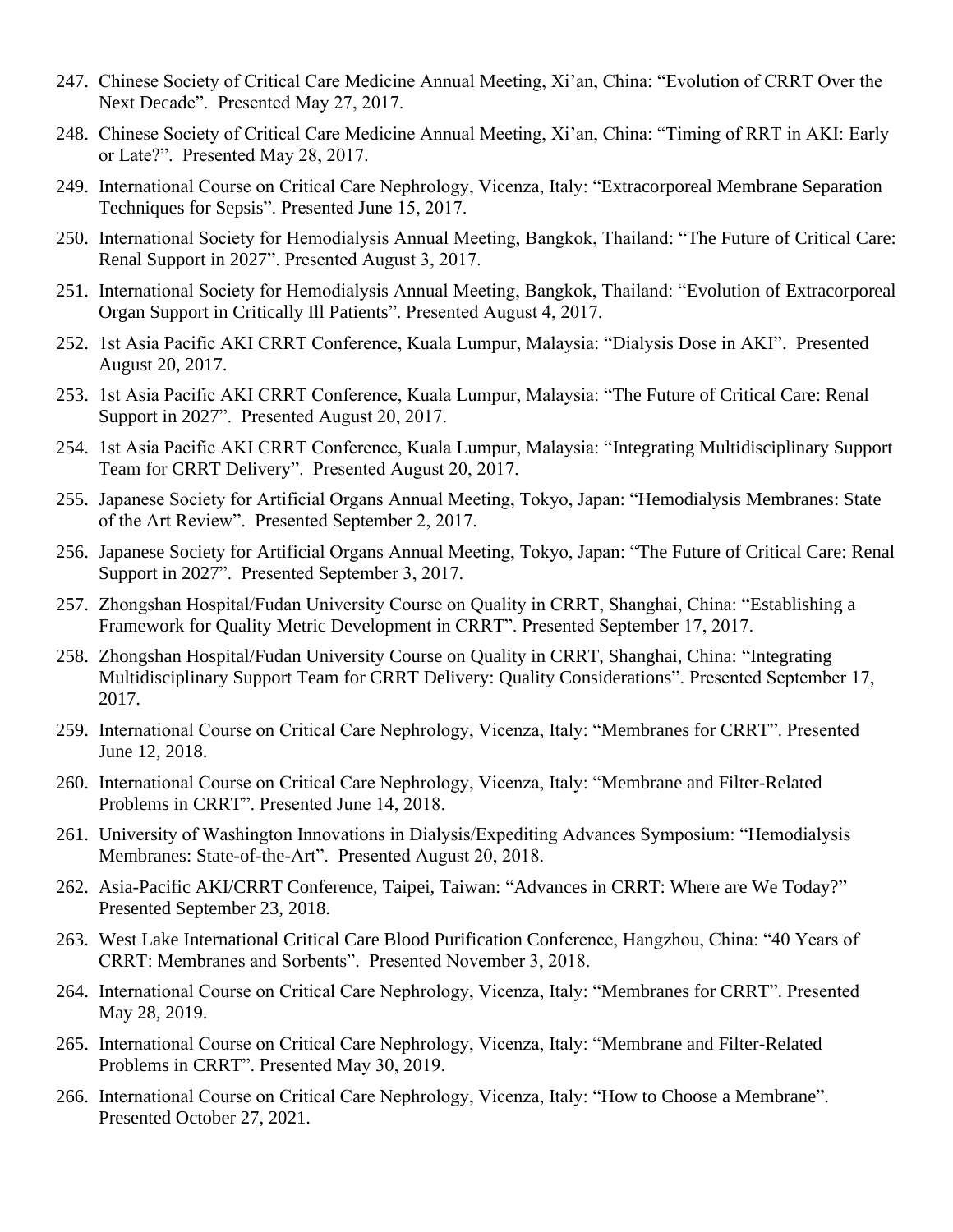#### **Book Chapters**

- 1. WR Clark, MA Kraus, BA Mueller: Problems of solute removal in Continuous Renal Replacement Therapy, in Complications of Dialysis - Recognition and Management, 1st ed., edited by Mehta RL, Lemaire N, Marcel Dekker, New York 2000.
- 2. WR Clark: Selection of adequacy criteria models for hemodialysis. In: Quality Assurance in Dialysis, 2nd ed., edited by Henderson LW, Thuma R, Karger, 1998.
- 3. WR Clark, MJ Lysaght: Dialysis in Medical Separations. In: Membrane Separations, 1st ed., Academic Press Ltd, 2000
- 4. BA Mueller, C Ronco, MA Kraus, WR Clark: Dialytic therapy of acute renal failure. In: Replacement of Renal Function by Dialysis, 5<sup>th</sup> ed., edited by Horl WH, Koch KM, Lindsay RM, Ronco C, Winchester JF, Kluwer Academic Publishers, 2004.
- 5. WR Clark, MK Scott, JK Leypoldt: Methods and complications of dialyzer reuse. In: Dialysis Therapy, Third Edition. Edited by Nissenson AR and Fine RN. Hanley & Belfus, Inc., Philadelphia, PA, 2002
- 6. D Gao, WR Clark: Structural and performance characteristics of hemodialysis membranes. In: New Insights into Membrane Science and Technology: Polymeric, Inorganic, and Biofunctional Membranes Elsevier Science B.V. Amsterdam, The Netherlands, 2003
- 7. CK Poh, PA Hardy, Z Liao, WR Clark, D Gao: Nonintrusive characterization of fluid transport in hollow fiber membrane modules using MRI: An innovative experimental approach. In: New Insights into Membrane Science and Technology: Polymeric, Inorganic, and Biofunctional Membranes. Elsevier Science B.V. Amsterdam, The Netherlands, 2003, pp 89-122.
- 8. WR Clark, D Gao: The biology of dialysis. In: Pediatric Dialysis, 1<sup>st</sup> ed. Edited by Warady BA, Schaefer FN, Fine RN, Alexander SR. Kluwer Academic Publishers, 2004.
- 9. WR Clark, MA Kraus: Dose adequacy goals for acute renal replacement therapy. In: Intensive Care in Nephrology, 1<sup>st</sup> ed, Edited by Murray PT, Brady HR, Hall JB. Informa Healthcare 2005.
- 10. Z Huang, LW Henderson, D Gao, WR Clark: Hemofiltration and hemodiafiltration for end-stage renal disease. In: Chronic Kidney Disease: Dialysis and Transplantation, 3<sup>rd</sup> ed. Edited by Himmelfarb J, Sayegh MH. Elsevier Science B.V. Amsterdam, The Netherlands 2006.
- 11. C Ronco, WR Clark: Hollow fiber dialyzers: Technical and clinical considerations. In: Clinical Dialysis 4<sup>th</sup> ed. Edited by Nissenson AR, Fine RN. McGraw Hill Publishers 2005.
- 12. C. Poh, WR Clark, and D.Y. Gao, "Artificial Kidney" In: Encyclopedia of Biomaterials and Biomedical Engineering, edited by Gary Wnek and Gary Bowlin, Marcel Dekker, Inc. New York, NY 2005.
- 13. JJ Letteri, C Ronco, Z Huang, D Gao, WR Clark: Convective Renal Replacement Therapies for Acute Renal Failure and End-Stage Renal Disease. In: Handbook of Dialysis Therapy, eds AR Nissenson, RN Fine; 4<sup>th</sup> ed; Saunders Elsevier pp 521-538; 2008
- 14. Z Huang, JJ Letteri, C Ronco, D Gao, WR Clark: Solute and Water Transport Across Artificial Membranes in Conventional Hemodialysis. In: Critical Care Nephrology 3<sup>rd</sup> ed; eds C Ronco, JA Kellum, R Bellomo; Elsevier; 2008.
- 15. Z Huang, JJ Letteri, C Ronco, D Gao, WR Clark: Pre- and Post-Dilution Reinfusion Techniques. In: Critical Care Nephrology 3rd ed; eds C Ronco, JA Kellum, R Bellomo; Elsevier; 2008